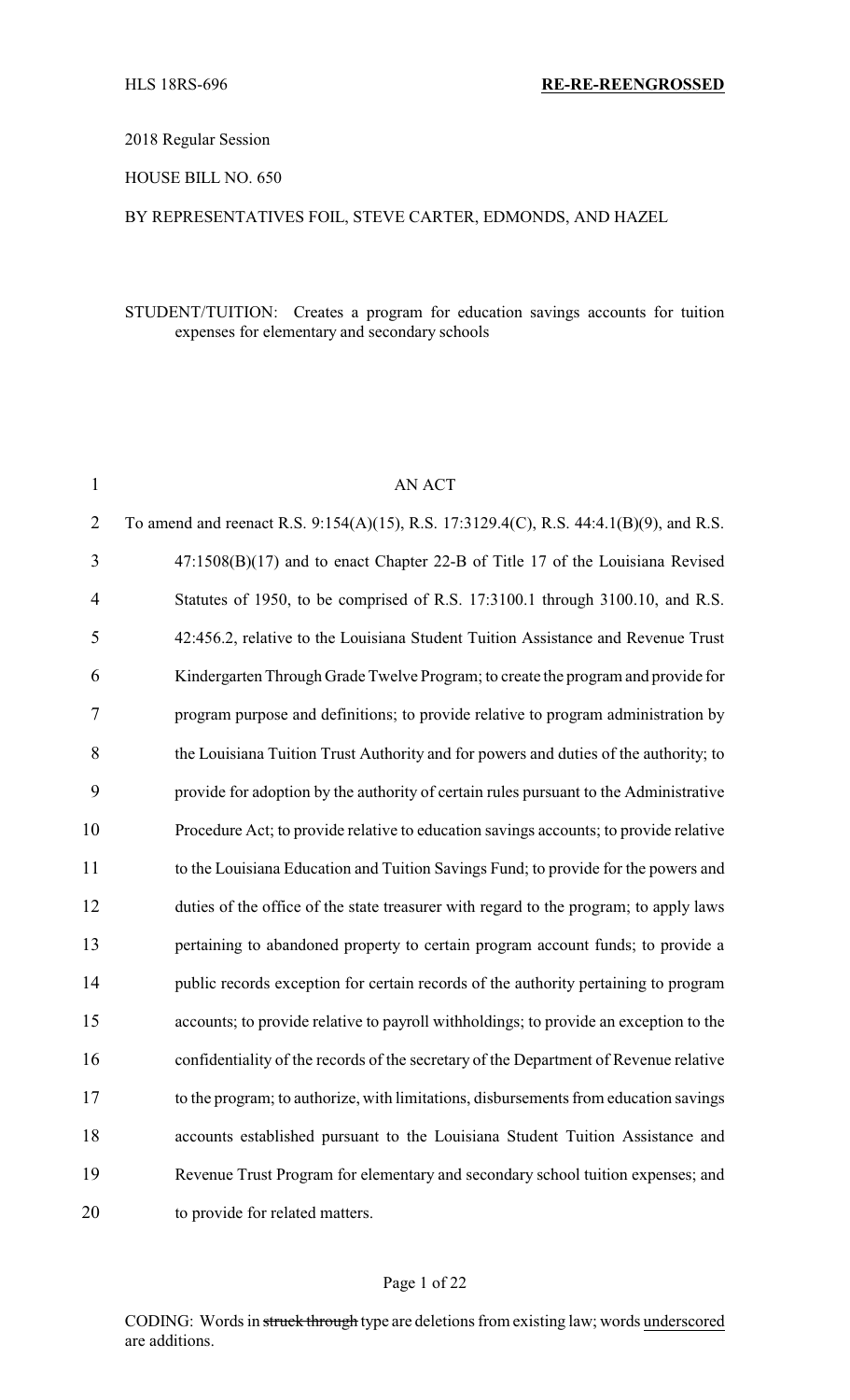| $\mathbf{1}$   | Be it enacted by the Legislature of Louisiana:                                          |
|----------------|-----------------------------------------------------------------------------------------|
| $\overline{2}$ | Section 1. R.S. $9:154(A)(15)$ is hereby amended and reenacted to read as follows:      |
| 3              | §154. Presumptions of abandonment                                                       |
| $\overline{4}$ | A. Property is presumed abandoned if it is unclaimed by the apparent owner              |
| 5              | during the time set forth below for the particular property for the following:          |
| 6              | $\ast$<br>$\ast$<br>$\ast$                                                              |
| 7              | $(15)(a)$ Funds in an education savings account established in accordance with          |
| 8              | the Louisiana Student Tuition Assistance and Revenue Trust Program as provided          |
| 9              | in Chapter 22-A of Title 17 of the Louisiana Revised Statutes of 1950, during any       |
| 10             | five-year period subsequent to the beneficiary's thirty-fifth birthday.                 |
| 11             | (b) Funds in an education savings account established in accordance with the            |
| 12             | Louisiana Student Tuition Assistance and Revenue Trust Kindergarten Through             |
| 13             | Grade Twelve Program as provided in Chapter 22-B of Title 17 of the Louisiana           |
| 14             | Revised Statutes of 1950 during any five-year period subsequent to the beneficiary's    |
| 15             | twentieth birthday.                                                                     |
| 16             | $\ast$<br>$\ast$<br>$\ast$                                                              |
| 17             | Section 2. R.S. 17:3129.4(C) is hereby amended and reenacted and Chapter 22-B of        |
| 18             | Title 17 of the Louisiana Revised Statutes of 1950, comprised of R.S. 17:3100.1 through |
| 19             | 3100.10, is hereby enacted to read as follows:                                          |
| 20             | CHAPTER 22-B. LOUISIANA STUDENT TUITION                                                 |
| 21             | ASSISTANCE AND REVENUE TRUST KINDERGARTEN                                               |
| 22             | THROUGH GRADE TWELVE PROGRAM                                                            |
| 23             | §3100.1. Louisiana Student Tuition Assistance and Revenue Trust Kindergarten            |
| 24             | Through Grade Twelve Program; creation; purpose; legislative intent                     |
| 25             | A. In order to provide the citizens of Louisiana with financing assistance for          |
| 26             | education, there is hereby created the Louisiana Student Tuition Assistance and         |
| 27             | Revenue Trust Kindergarten Through Grade Twelve Program, referred to in this            |
| 28             | Chapter as the "START K12 Program" or the "program". The program shall consist          |
| 29             | of the establishment of education savings accounts by individuals, groups, or           |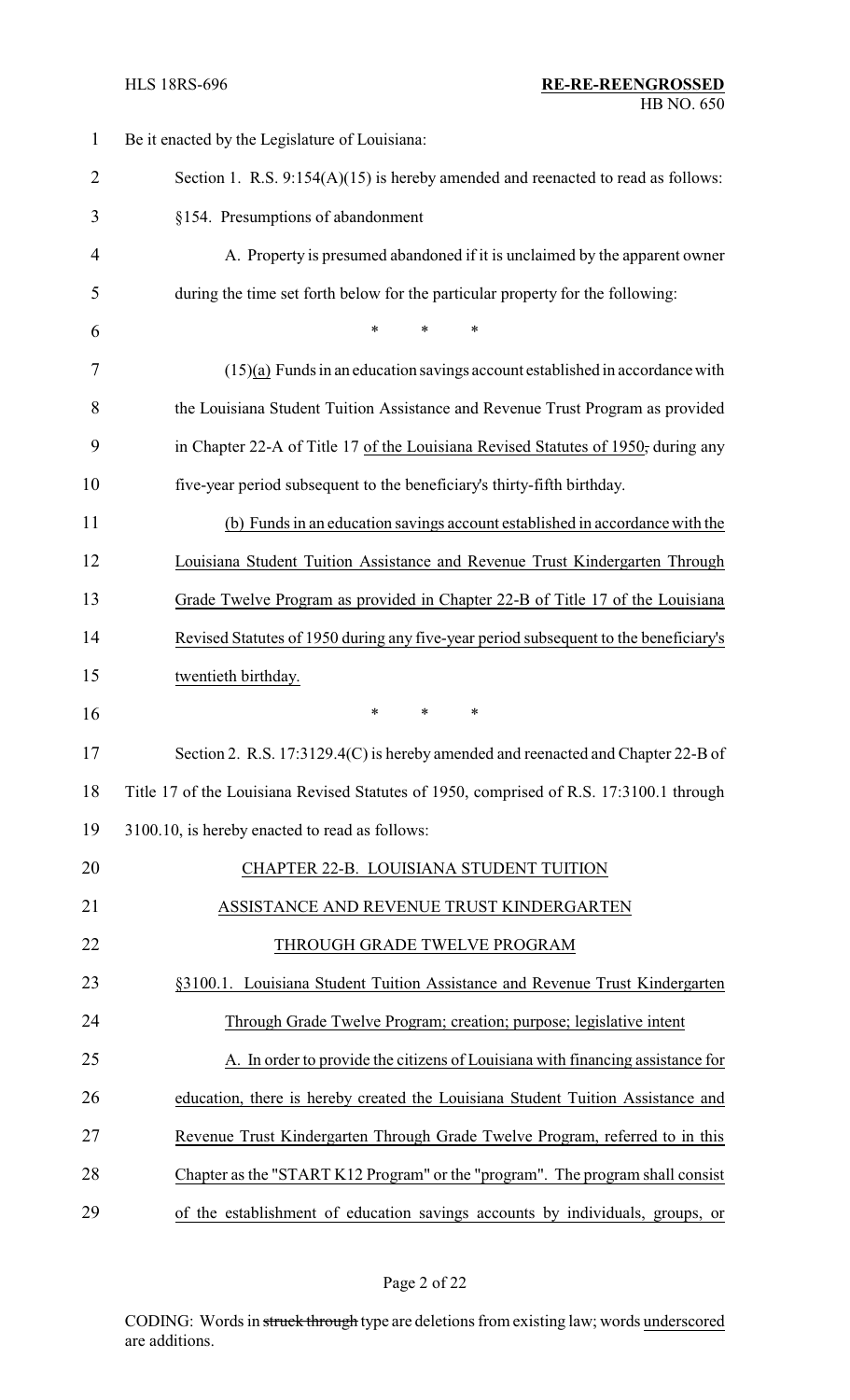| $\mathbf{1}$   | organizations and provisions for the routine deposit of funds to cover elementary and    |
|----------------|------------------------------------------------------------------------------------------|
| $\overline{2}$ | secondary education costs of a designated beneficiary.                                   |
| 3              | B. The legislature hereby finds that the program created by this Chapter is              |
| 4              | an official state function, offered through an agency of the state that receives state   |
| 5              | appropriations.                                                                          |
| 6              | $C(1)$ It is the intention of the legislature that the program shall be a qualified      |
| 7              | tuition program as defined in Section 529 of the federal Internal Revenue Code, as       |
| 8              | amended. Any provision of this Chapter determined to be in conflict with any             |
| 9              | requirement of the code as applicable to a qualified tuition program shall be            |
| 10             | superseded by such code provision to the extent necessary to assure that the program     |
| 11             | continues to meet the code's definition of a qualified tuition program.                  |
| 12             | (2) Any requirement of this Chapter determined to be more restrictive than               |
| 13             | the requirements of the federal Internal Revenue Code as applicable to a qualified       |
| 14             | tuition program may be modified to conform with code requirements by the                 |
| 15             | Louisiana Tuition Trust Authority in accordance with the Administrative Procedure        |
| 16             | Act.                                                                                     |
| 17             | §3100.2. Definitions                                                                     |
| 18             | For the purposes of this Chapter, the following words, terms, and phrases                |
| 19             | shall have the following meanings unless the context clearly requires otherwise:         |
| 20             | (1) "Authority" means the Louisiana Tuition Trust Authority.                             |
| 21             | "Beneficiary" means a person designated in an education savings account                  |
| 22             | owner's agreement, or by the authority when authorized by an account owner               |
| 23             | meeting the classification requirements of R.S. $17:3100.6(A)(1)(e)$ , as the individual |
| 24             | entitled to apply the savings accrued in an education savings account to the payment     |
| 25             | of his qualified education expenses.                                                     |
| 26             | "Education savings account" is a savings account established by an<br>(3)                |
| 27             | individual, a group of individuals, or an organization pursuant to the program created   |
| 28             | by this Chapter for a beneficiary.                                                       |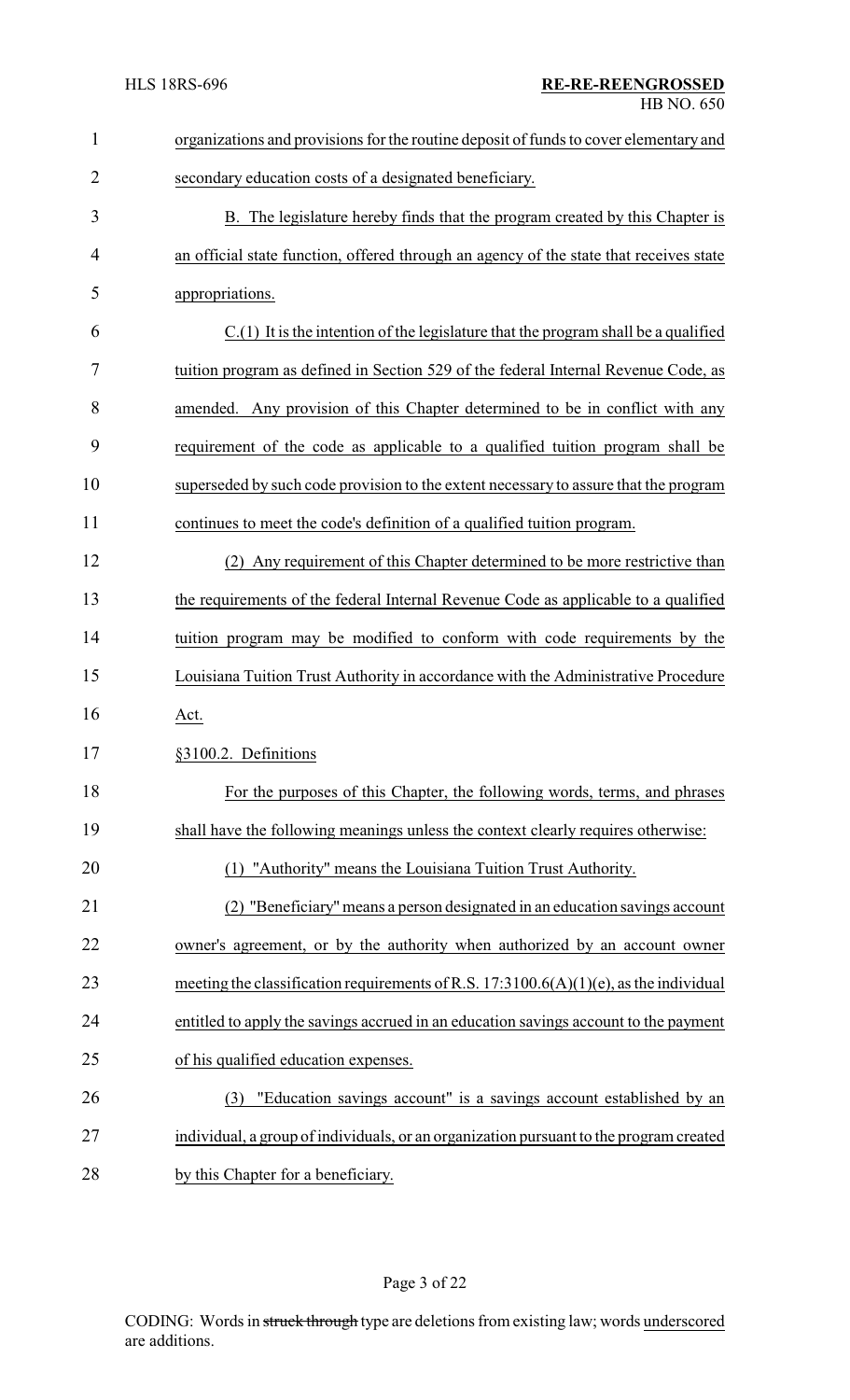| $\mathbf{1}$   | (4) "Elementary or secondary school" means a public or approved nonpublic              |
|----------------|----------------------------------------------------------------------------------------|
| $\overline{2}$ | elementary or secondary school in Louisiana that contains any of the grades            |
| 3              | kindergarten through twelve.                                                           |
| 4              | (5) "Fixed earnings" means the placement of all the deposits in an education           |
| 5              | savings account and the interest earned thereon in investments with fixed earnings.    |
| 6              | "Member of the family" means, with respect to any designated<br>(6)                    |
| 7              | beneficiary:                                                                           |
| 8              | An individual who bears one of the following relationships to such<br>(a)              |
| 9              | beneficiary:                                                                           |
| 10             | Brother, sister, stepbrother, or stepsister.<br>(i)                                    |
| 11             | (ii) Father or mother, or an ancestor of either.                                       |
| 12             | Stepfather or stepmother.<br>(iii)                                                     |
| 13             | Son or daughter of a brother or sister.<br>(iv)                                        |
| 14             | Brother or sister of the father or mother.<br>(v)                                      |
| 15             | (vi) Brother-in-law or sister-in-law.                                                  |
| 16             | The spouse of any individual described in Subparagraph (a) of this<br>(b)              |
| 17             | Paragraph.                                                                             |
| 18             | "Other persons" means, with respect to any designated beneficiary, any<br>(7)          |
| 19             | person, whether natural or juridical, who is not a member of the family, including but |
| 20             | not limited to individuals, groups, trusts, estates, associations, organizations,      |
| 21             | partnerships, and corporations.                                                        |
| 22             | (8) "Qualified education expenses" are expenses for tuition in connection              |
| 23             | with enrollment or attendance at an elementary or secondary school in grades           |
| 24             | kindergarten through twelve.                                                           |
| 25             | "Redemption value" means the cash value of the education savings<br>(9)                |
| 26             | account attributable to the sum of the principal invested and the interest earned on   |
| 27             | principal and authorized to be credited to the account by the authority less any fees  |
| 28             | due and imposed by rule of the authority.                                              |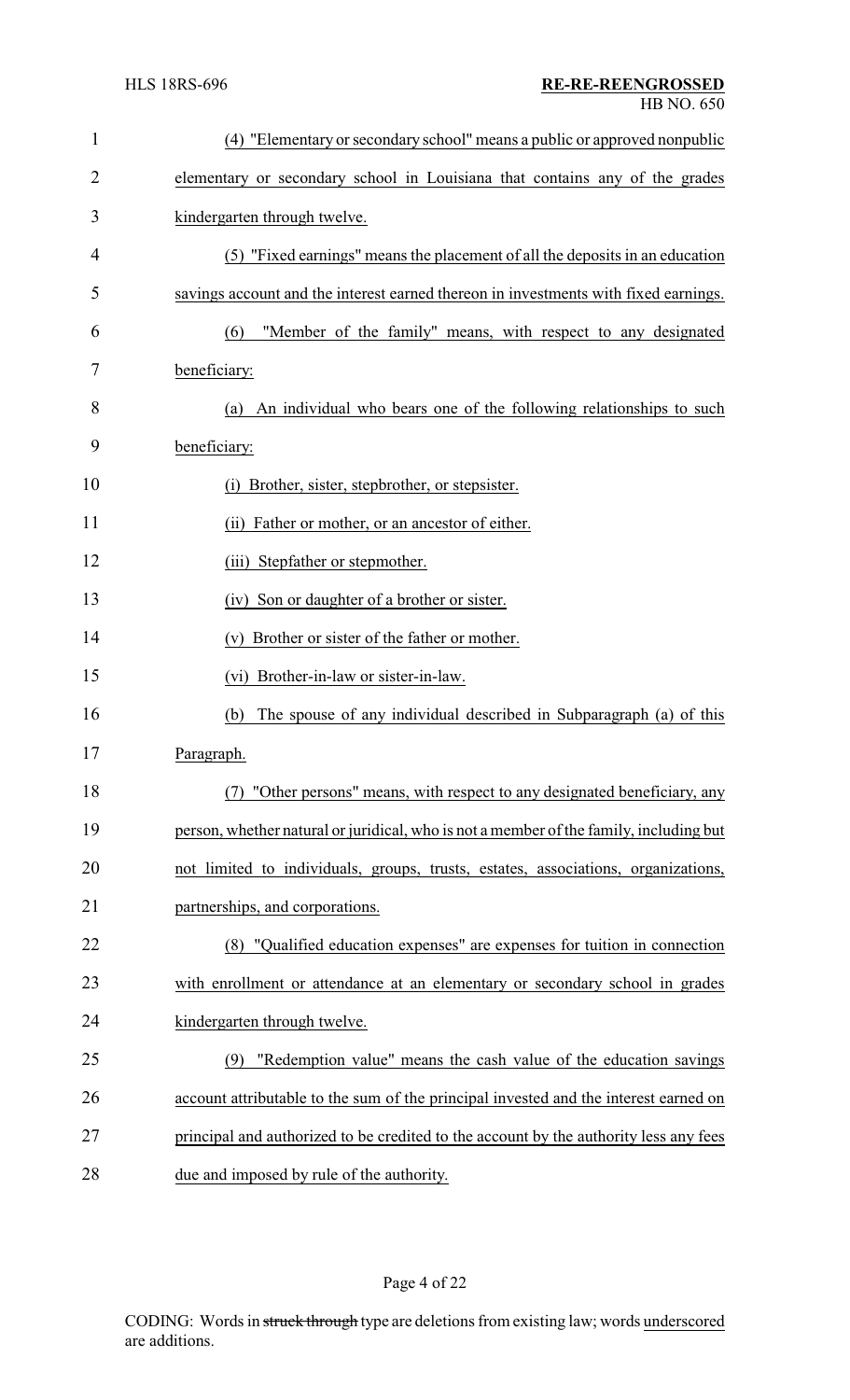| $\mathbf{1}$   | (10) "Trade date" means the date that a deposit to an investment option that           |
|----------------|----------------------------------------------------------------------------------------|
| $\overline{c}$ | includes variable earnings is assigned a value in units, the date a disbursement or    |
| 3              | refund from an investment option that includes variable earnings is assigned a value,  |
| 4              | or the date a change in investment options that includes variable earnings is assigned |
| 5              | a value, whichever is applicable.                                                      |
| 6              | (11) "Tuition" means the expenses for tuition in connection with enrollment            |
| 7              | or attendance at an elementary or secondary school, as delineated by the authority.    |
| 8              | (12) "Variable earnings" means that portion of funds in an education savings           |
| 9              | account invested in equities.                                                          |
| 10             | (13) "Variable Earnings Transaction Fund" means the subaccount established             |
| 11             | by the state treasurer within the Tuition and Savings Fund to receive earnings funds   |
| 12             | as described in R.S. $17:3100.5(F)$ .                                                  |
| 13             | §3100.3. Louisiana Tuition Trust Authority; administration; powers                     |
| 14             | A. The START K12 Program shall be administered by the authority.                       |
| 15             | B. In addition to any other powers conferred by this Chapter or any other              |
| 16             | provision of law, the authority may do any of the following:                           |
| 17             | (1) Purchase insurance from insurers licensed to do business in this state             |
| 18             | providing for coverage against any loss in connection with the authority's property,   |
| 19             | assets, or activities or to further ensure the value of education savings accounts.    |
| 20             | Indemnify or purchase policies on behalf of members, officers, and<br>(2)              |
| 21             | employees of the authority from insurers licensed to do business in this state         |
| 22             | providing for coverage for any liability incurred in connection with any civil action, |
| 23             | demand, or claim against a director, officer, or employee by reason of an act or       |
| 24             | omission by the director, officer, or employee that was not manifestly outside the     |
| 25             | scope of his employment or official duties or with malicious purpose, in bad faith,    |
| 26             | or in a wanton or reckless manner.                                                     |
| 27             | (3) Make, execute, and deliver contracts, conveyances, and other instruments           |
| 28             | necessary to the exercise and discharge of the powers and duties of the authority.     |
| 29             | (4) Promote, advertise, and publicize the program.                                     |

Page 5 of 22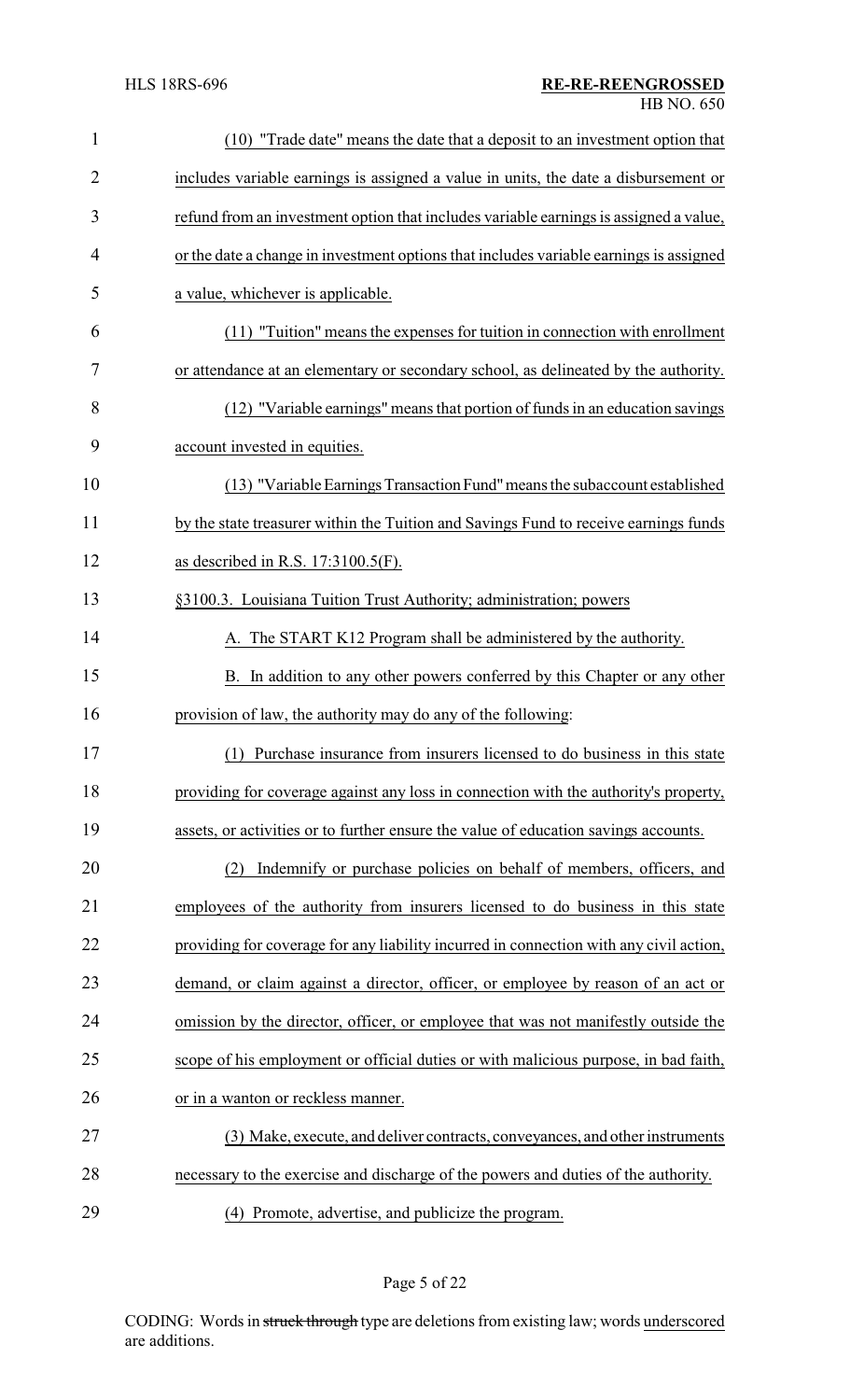| 1              | Enter into agreements with any agency of the state or its political<br>(5)        |
|----------------|-----------------------------------------------------------------------------------|
| $\overline{2}$ | subdivisions or with private employers under which an employee may agree to have  |
| 3              | a designated amount deducted in each payroll period from the wages or salary due  |
| 4              | him for the purpose of depositing said funds in the education savings account     |
| 5              | established by the employee.                                                      |
| 6              | (6) Solicit, accept, and expend gifts or grants.                                  |
| 7              | C.(1) The authority shall, by adoption of rules pursuant to the Administrative    |
| 8              | Procedure Act, provide for the following:                                         |
| 9              | (a) Reasonable residency requirements for beneficiaries of those applying         |
| 10             | to establish an education savings account.                                        |
| 11             | Reasonable limits on the number of education savings account<br>(b)               |
| 12             | participants.                                                                     |
| 13             | (c) Limits on the amount which may accrue in an account on behalf of any          |
| 14             | beneficiary.                                                                      |
| 15             | (d) Restrictions on the substitution of one beneficiary for another.              |
| 16             | (e) Restrictions on the transfer of ownership of education savings accounts.      |
| 17             | The rate of interest to be paid on education savings accounts of record at<br>(f) |
| 18             | the close of a calendar year. Such rate shall not be a negative rate and shall be |
| 19             | approved by the state treasurer.                                                  |
| 20             | (g) The disposition of abandoned accounts in compliance with state law.           |
| 21             | (h) Restrictions on investment of deposits in an education savings account        |
| 22             | and the interest earned thereon.                                                  |
| 23             | (i) A procedure for the authority to identify qualified students for designation  |
| 24             | as beneficiary when authorized to make such a designation by an account owner     |
| 25             | meeting the classification requirements of R.S. $17:3100.6(A)(1)(e)$ .            |
| 26             | The authority may, but only by adoption of rules pursuant to the<br>(2)           |
| 27             | Administrative Procedure Act, provide for any of the following:                   |
| 28             | (a) Necessary and proper fees in connection with service provided or cost         |
| 29             | incurred in the implementation or administration of this Chapter.                 |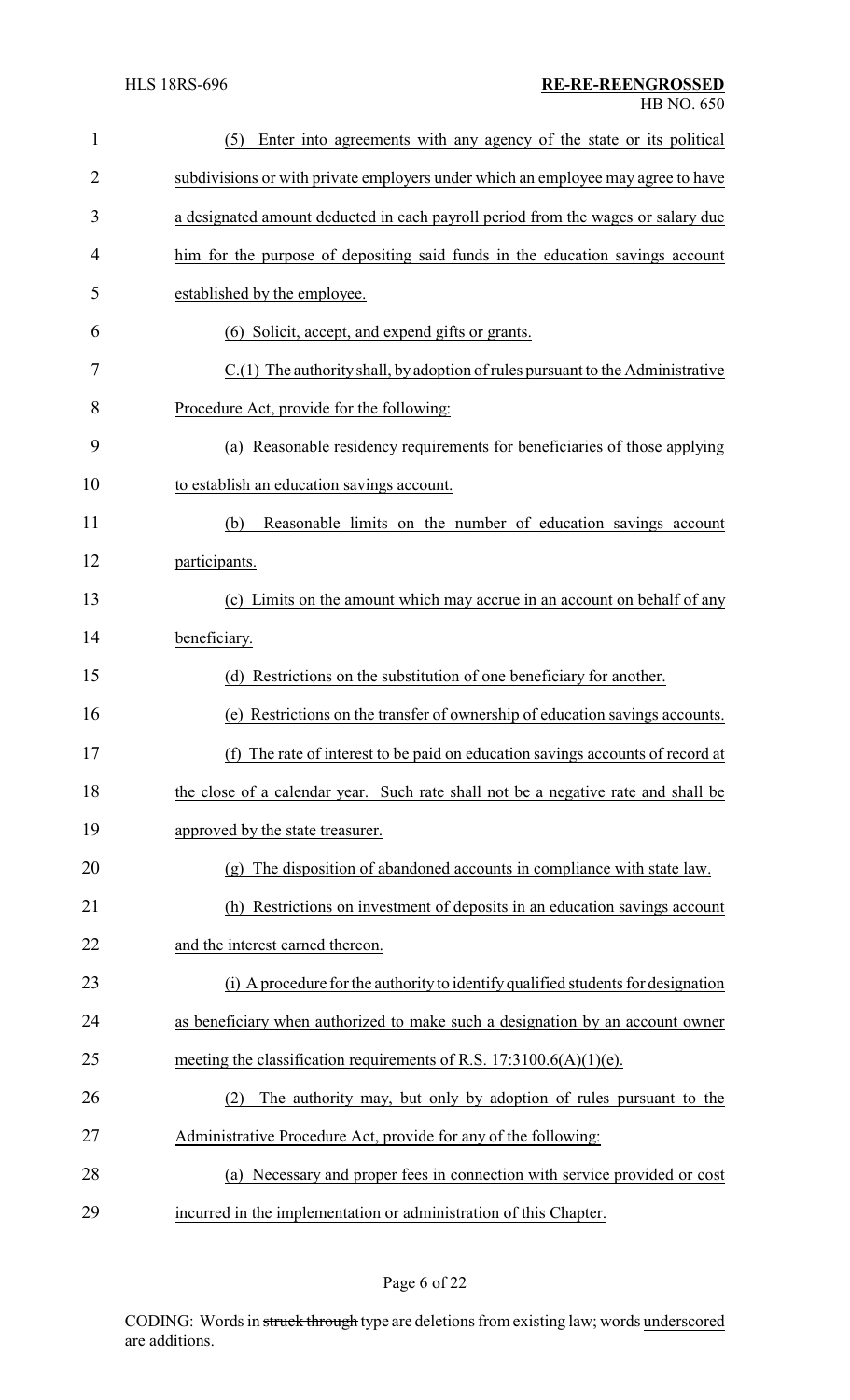| $\mathbf{1}$   | (b) Such other rules as are necessary and proper for the implementation and            |
|----------------|----------------------------------------------------------------------------------------|
| $\overline{2}$ | administration of this Chapter.                                                        |
| 3              | §3100.4. Cooperation of state agencies                                                 |
| $\overline{4}$ | The authority shall develop a plan for the establishment of education savings          |
| 5              | accounts. The Board of Regents, and any other state agency requested to do so, shall   |
| 6              | cooperate with the authority and provide technical assistance upon request. To         |
| 7              | facilitate participation in the START K12 Program, such plan shall allow for the       |
| 8              | deposit of small sums of money on a regular, incremental basis.                        |
| 9              | §3100.5. Education savings accounts; types, use, limitations, and disclosures          |
| 10             | A.(1) The authority may enter into an account owner's agreement with any               |
| 11             | person who qualifies pursuant to R.S. $17:3100.6(A)$ for the creation of an education  |
| 12             | savings account on behalf of a beneficiary. When the number of available               |
| 13             | agreements is limited, preference shall be given to the establishment of account       |
| 14             | owner agreements with resident account owners who are establishing accounts for        |
| 15             | resident beneficiaries.                                                                |
| 16             | (2) Disbursements from an education savings account shall be made from the             |
| 17             | account to the account owner, beneficiary, or elementary or secondary school, as       |
| 18             | directed by the account owner, for the qualified education expenses of the             |
| 19             | beneficiary not to exceed the redemption value of the account. The amount of all       |
| 20             | disbursements from all education savings accounts with respect to a beneficiary        |
| 21             | during any taxable year shall, in the aggregate, include not more than ten thousand    |
| 22             | dollars in qualified education expenses incurred during the taxable year.              |
| 23             | (3) Nothing in this Chapter or in any education savings account owner's                |
| 24             | agreement entered into pursuant to this Chapter shall be construed as a guarantee by   |
| 25             | the state, the authority, or any elementary or secondary school that a beneficiary of  |
| 26             | such an account will be admitted to such a school, or, upon admission to such a        |
| 27             | school, will be permitted to continue to attend or will receive a diploma or any other |
| 28             | affirmation of program completion from the school. Nothing in this Chapter or in       |
| 29             | any education savings account owner's agreement entered into pursuant to this          |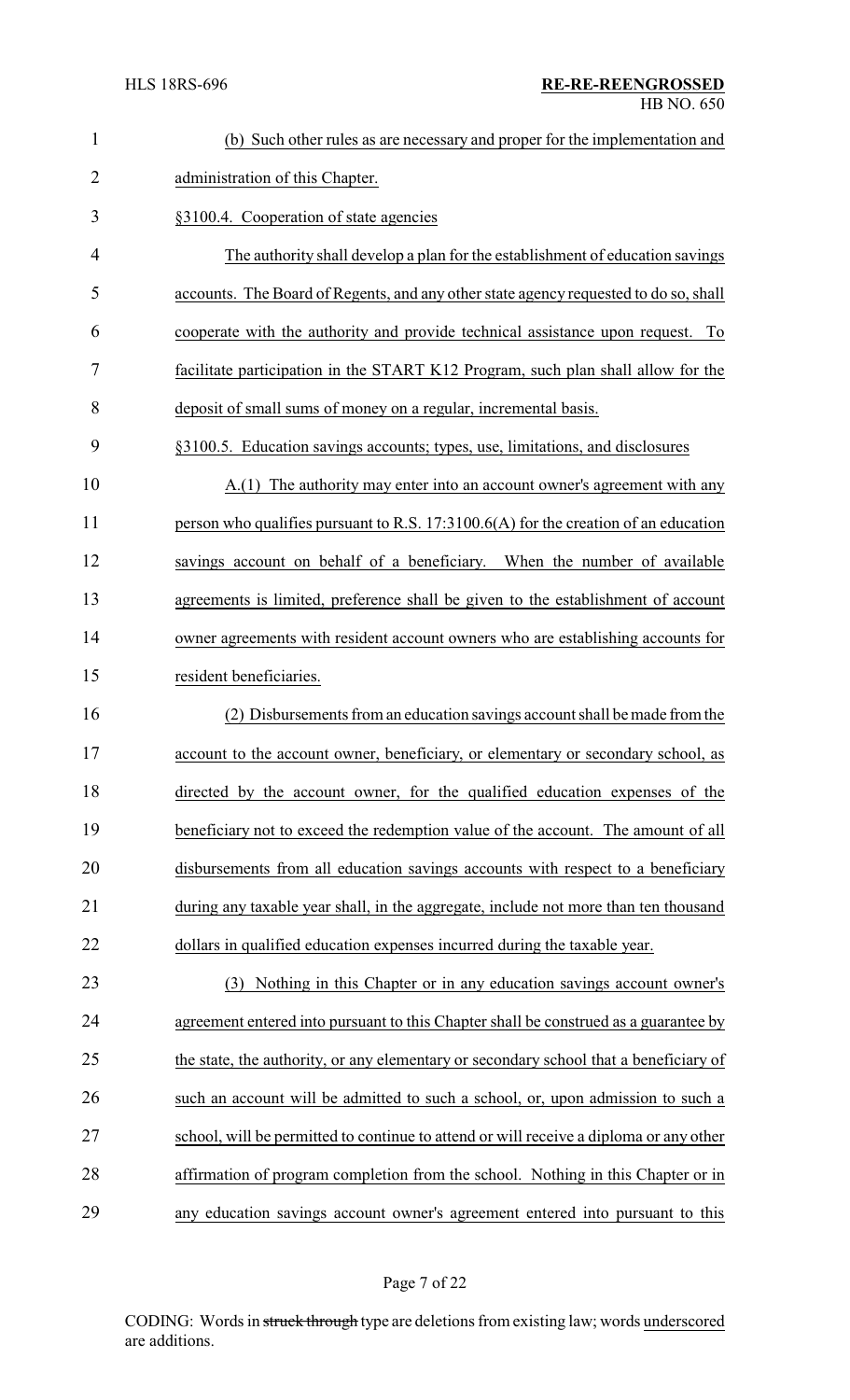| 1              | Chapter shall be considered a guarantee that the beneficiary's cost of tuition at an |
|----------------|--------------------------------------------------------------------------------------|
| $\overline{2}$ | elementary or secondary school will be covered in full by the proceeds of the        |
| 3              | beneficiary's education savings account.                                             |
| 4              | (4) Subject to the limitation imposed by R.S. $17:3100.7(B)$ , the authority         |
| 5              | shall guarantee payment of the redemption value of an education savings account in   |
| 6              | which the deposits and interest are invested in fixed earnings.                      |
| 7              | (5) Nothing in this Chapter or in any education savings account owner's              |
| 8              | agreement entered into pursuant to this Chapter shall be construed as a guarantee of |
| 9              | payment of the redemption value of an education savings account by the state, the    |
| 10             | authority, or any elementary or secondary school for deposits and interest invested  |
| 11             | in variable earnings.                                                                |
| 12             | B. The following information shall be disclosed in writing to each person            |
| 13             | completing an account owner's agreement:                                             |
| 14             | The terms and conditions for opening, maintaining, terminating, or<br>(1)            |
| 15             | redeeming an education savings account.                                              |
| 16             | (2) Any restrictions on the substitution of another individual for the original      |
| 17             | beneficiary.                                                                         |
| 18             | (3) The person entitled to terminate the account owner's agreement.                  |
| 19             | (4) The terms and conditions under which the agreement may be terminated             |
| 20             | and the amount of the refund, if any, to which the person terminating the agreement, |
| 21             | or that person's designee, is entitled upon termination.                             |
| 22             | (5) The obligation of the authority to make payments to a beneficiary, or an         |
| 23             | elementary or secondary school on behalf of a beneficiary pursuant to Subsection A   |
| 24             | of this Section, based upon the redemption value accrued on behalf of the            |
| 25             | beneficiary.                                                                         |
| 26             | (6) The method by which withdrawals from the education savings account               |
| 27             | shall be applied toward payment of qualified education expenses.                     |
| 28             | The period of time during which the beneficiary may receive benefits                 |
| 29             | under the agreement.                                                                 |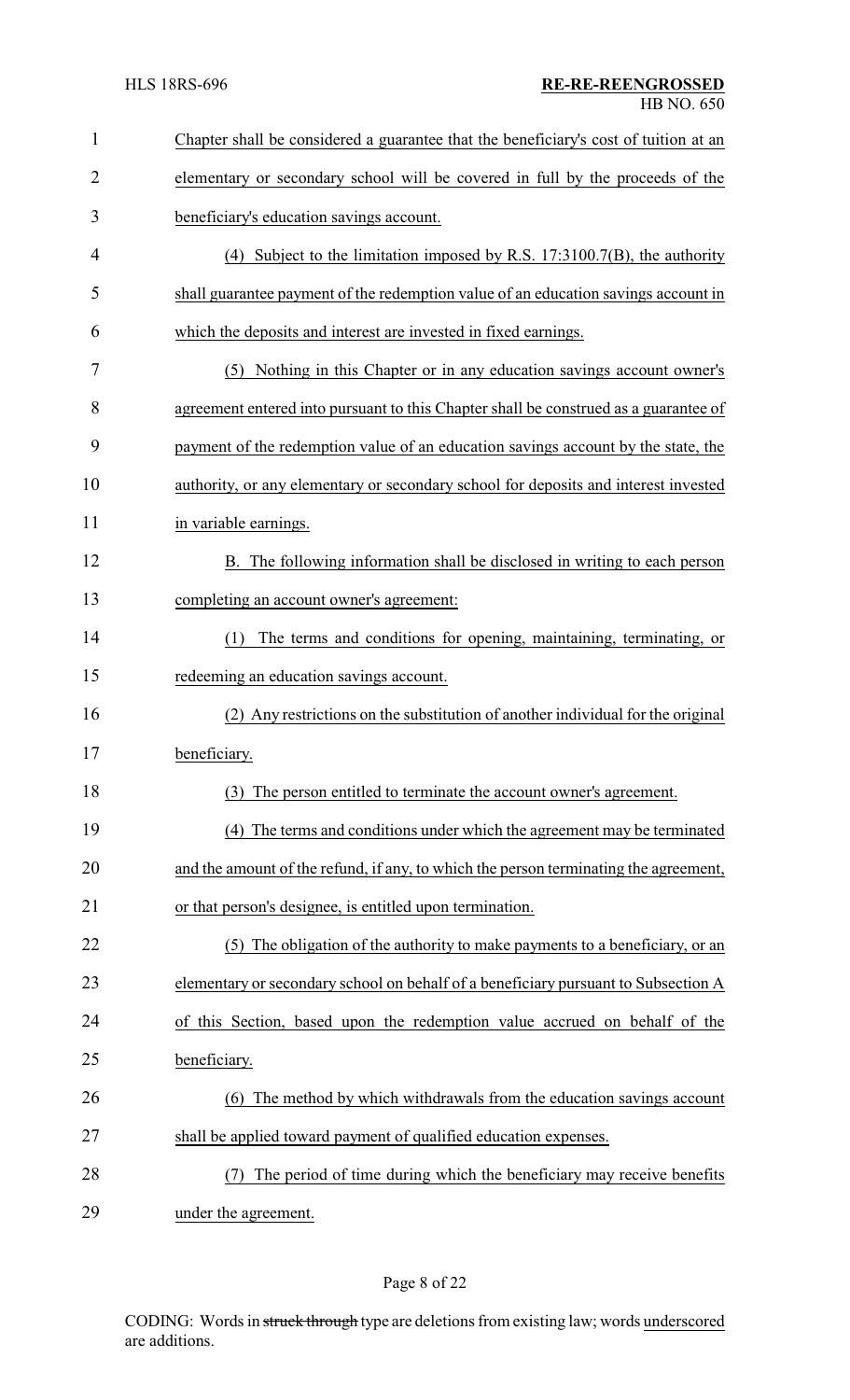| 1              | (8) The terms and conditions under which money may be wholly or partially                |
|----------------|------------------------------------------------------------------------------------------|
| $\overline{2}$ | withdrawn from the program.                                                              |
| 3              | (9) A clear statement that the act of establishing an education savings                  |
| 4              | account pursuant to this Chapter does not guarantee full payment of tuition on behalf    |
| 5              | of the beneficiary.                                                                      |
| 6              | (10) A clear statement of fees that may be imposed and collected and an                  |
| 7              | estimate of the amount of such fees for the two years following the establishment of     |
| 8              | an agreement.                                                                            |
| 9              | (11) All other rights and obligations of the purchaser and the authority and             |
| 10             | any other terms, conditions, and provisions the authority considers necessary and        |
| 11             | appropriate.                                                                             |
| 12             | C. An education savings account owner's agreement may provide that the                   |
| 13             | authority shall pay directly to the elementary or secondary school in which the          |
| 14             | beneficiary is enrolled the amount represented by the qualified education expenses       |
| 15             | incurred that term, subject to the limitations provided in Paragraph $(A)(2)$ of this    |
| 16             | Section.                                                                                 |
| 17             | Prior to the close of the calendar year in which the program is<br>D.                    |
| 18             | implemented and each year thereafter on a date specified by the authority, the state     |
| 19             | treasurer shall determine and report to the authority the total earnings and the rate of |
| 20             | return achieved on deposits in the Louisiana Education Tuition and Savings Fund.         |
| 21             | Based upon the fund's reported earnings, the authority shall establish the rate of       |
| 22             | interest to be applied to the accumulated principal and interest in education savings    |
| 23             | accounts of record, subject to approval by the state treasurer. The authority shall      |
| 24             | calculate and credit the appropriate amount of interest earnings to each such account    |
| 25             | prior to the close of the calendar year.                                                 |
| 26             | E. If the redemption value of an education savings account is in excess of the           |
| 27             | maximum allowed to be saved pursuant to the provisions of 26 U.S.C. 529 as               |
| 28             | amended, the excess value shall be treated in accordance with R.S. 17:3100.7.            |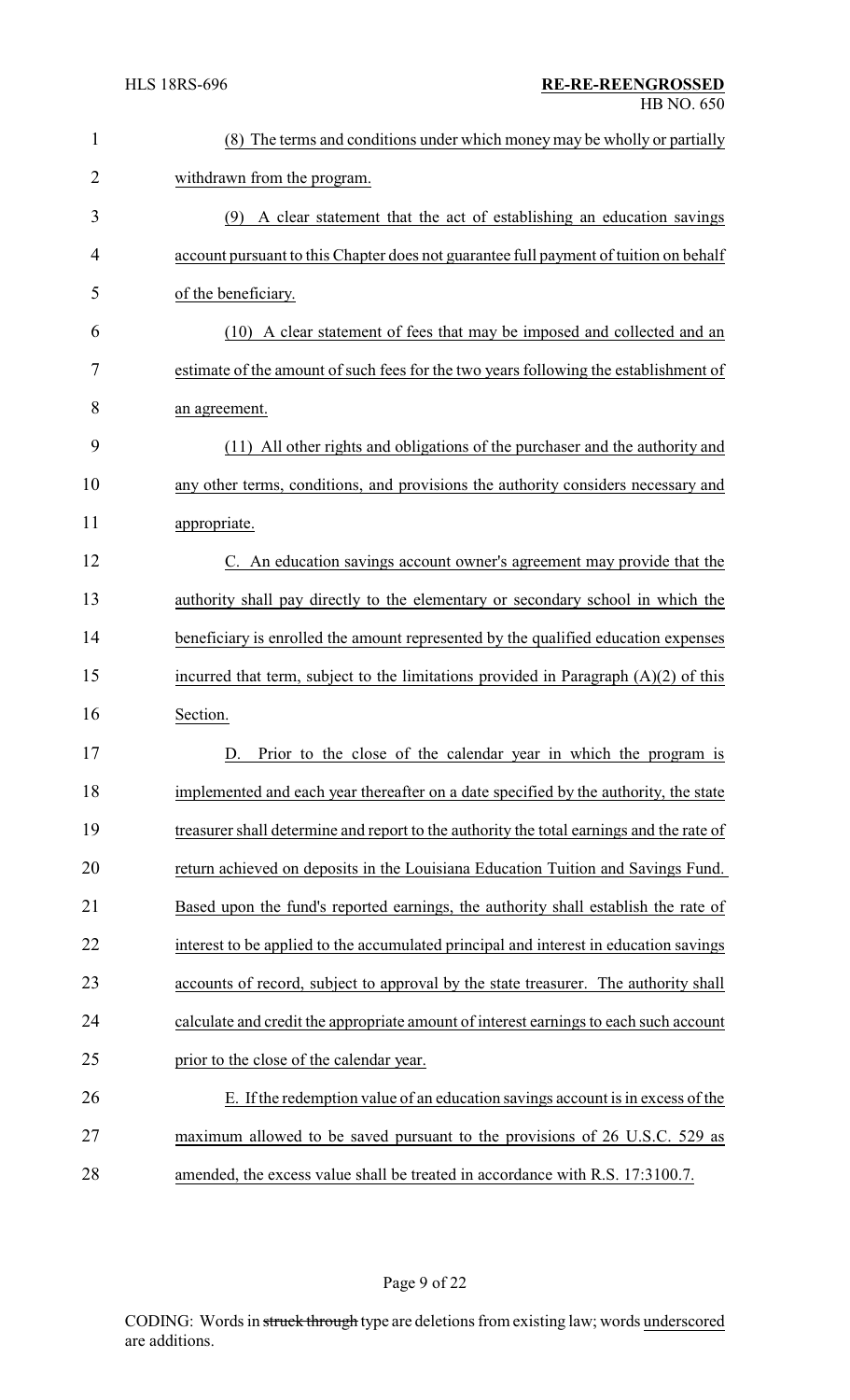| $\mathbf{1}$   | F.(1) Checks and electronic funds transfers through the Automated Clearing               |
|----------------|------------------------------------------------------------------------------------------|
| $\overline{2}$ | House Network, or its successor, received for deposit in a variable earnings option      |
| 3              | shall be invested by the state treasurer in fixed earnings prior to the trade date. All  |
| 4              | earnings from such investments from the beginning of the program shall be the            |
| 5              | property of the state and shall be deposited in the Variable Earnings Transaction        |
| 6              | Fund.                                                                                    |
| 7              | (2) Any increase in the value of an account over the amount deposited shall              |
| 8              | be forfeited by the account owner and deposited in the Variable Earnings Transaction     |
| 9              | Fund if the deposit was used to purchase units in a variable earnings option and made    |
| 10             | by check or Automated Clearing House Network a transfer that, subsequent to the          |
| 11             | trade date, was not honored by the financial institution on which it was drawn.          |
| 12             | (3) Any increase in the value of an account over the amount deposited shall              |
| 13             | be forfeited by the account owner and deposited in the Variable Earnings Transaction     |
| 14             | Fund if the account was invested in a variable earnings option and terminated within     |
| 15             | twelve months of the date the account was opened.                                        |
| 16             | The monies in the Variable Earnings Transaction Fund shall be used by<br>(4)             |
| 17             | the authority to pay a financial institution's charges and any loss in value between the |
| 18             | purchase and redemption of units in a variable earnings option resulting from a check    |
| 19             | deposit or Automated Clearing House Network transfer that, subsequent to the trade       |
| 20             | date, is not honored by the financial institution on which it was drawn.                 |
| 21             | §3100.6. Education savings accounts; creation, terms, and conditions                     |
| 22             | A.(1) An education savings account shall be established for a person who is              |
| 23             | determined by the authority to qualify under one of the following classifications:       |
| 24             | (a) A person determined by the authority to be the parent, grandparent, or               |
| 25             | court-ordered custodian of the person being designated as beneficiary of the account     |
| 26             | or who claims the person being designated as beneficiary as a dependent on his           |
| 27             | federal income tax return, and at the time of the initiation of the agreement, the       |
| 28             | person or beneficiary is a resident of the state.                                        |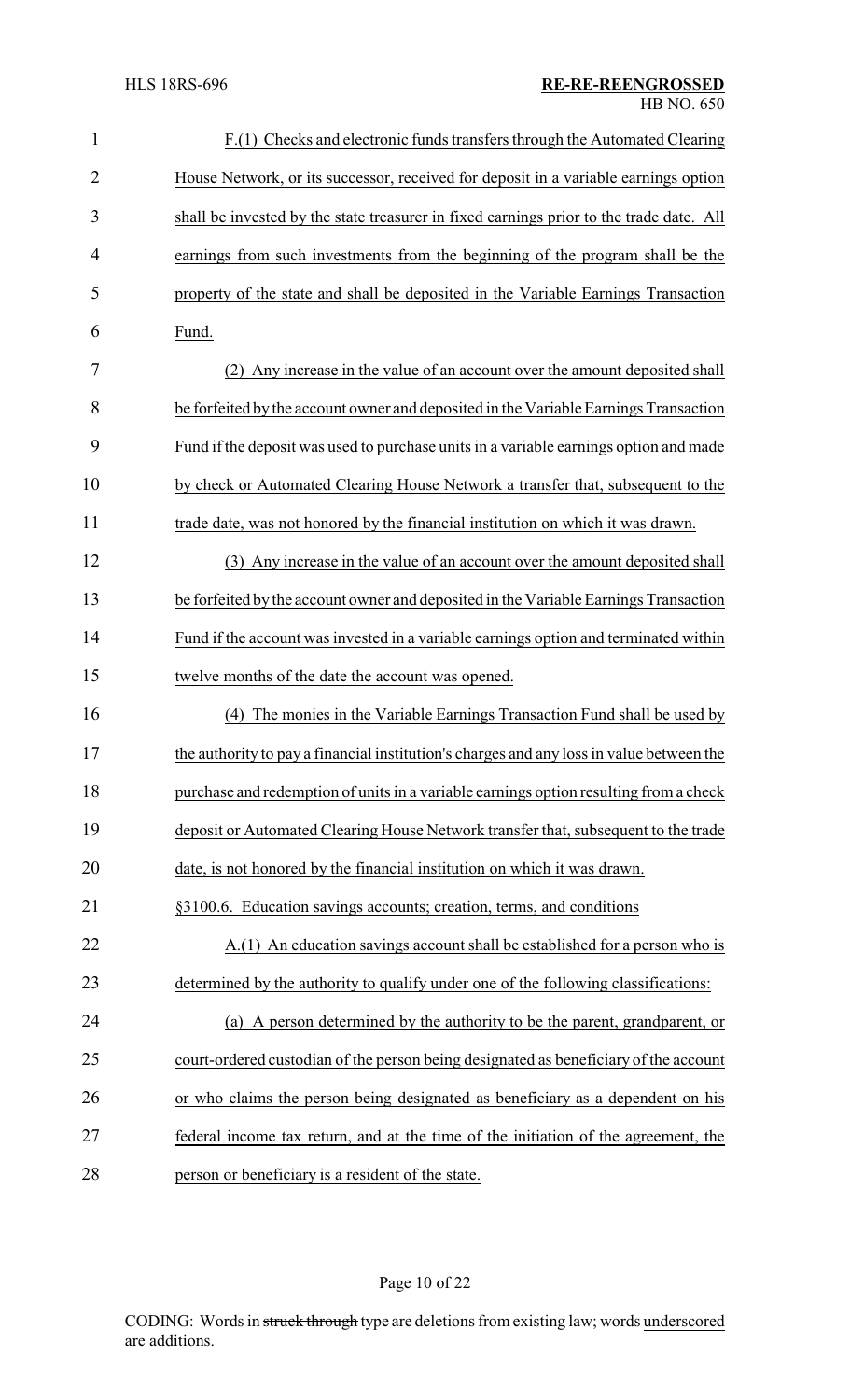| 1              | (b) A person determined by the authority to be a member of the family of the           |
|----------------|----------------------------------------------------------------------------------------|
| $\overline{2}$ | beneficiary, and at the time of the initiation of the agreement, the person or the     |
| 3              | beneficiary is a resident of the state.                                                |
| 4              | (c) Any other person, and at the time of the initiation of the agreement, the          |
| 5              | beneficiary is a resident of the state.                                                |
| 6              | (d) Any other person who, at the time of the initiation of the agreement, is           |
| 7              | a resident of the state and the beneficiary is not a resident of the state.            |
| 8              | Any other person or any government entity, and at the time of the<br>(e)               |
| 9              | initiation of the agreement:                                                           |
| 10             | The beneficiary is a resident of the state.<br>(1)                                     |
| 11             | (ii) The federal adjusted income of the beneficiary's family is less than thirty       |
| 12             | thousand dollars or the beneficiary is eligible for a free lunch under the Richard B.  |
| 13             | Russell National School Lunch Act (42 U.S.C. 1751 et seq.).                            |
| 14             | (iii) The beneficiary is not a member of the account owner's family nor a              |
| 15             | member of the family of any member or employee of the authority or the office of       |
| 16             | student financial assistance.                                                          |
| 17             | (iv) The deposits to the account are an irrevocable donation by the owner.             |
| 18             | (2) The person completing the account owner's agreement for an education               |
| 19             | savings account shall be the "owner" of the account.                                   |
| 20             | An education savings account may have only one designated<br>B(1)(a)                   |
| 21             | beneficiary. The account owner shall designate the beneficiary; however, an account    |
| 22             | owner meeting the classification requirements of Subparagraph $(A)(1)(e)$ of this      |
| 23             | Section may authorize the authority to designate the beneficiary.                      |
| 24             | The beneficiary designated by the authority shall meet the following<br>(b)            |
| 25             | minimum qualifications:                                                                |
| 26             | Be a resident of the state.<br>(i)                                                     |
| 27             | The federal adjusted gross income of the beneficiary's family must be<br>(ii)          |
| 28             | less than thirty thousand dollars or the beneficiary must be eligible for a free lunch |
| 29             | under the Richard B. Russell National School Lunch Act (42 U.S.C. 1751 et seq.).       |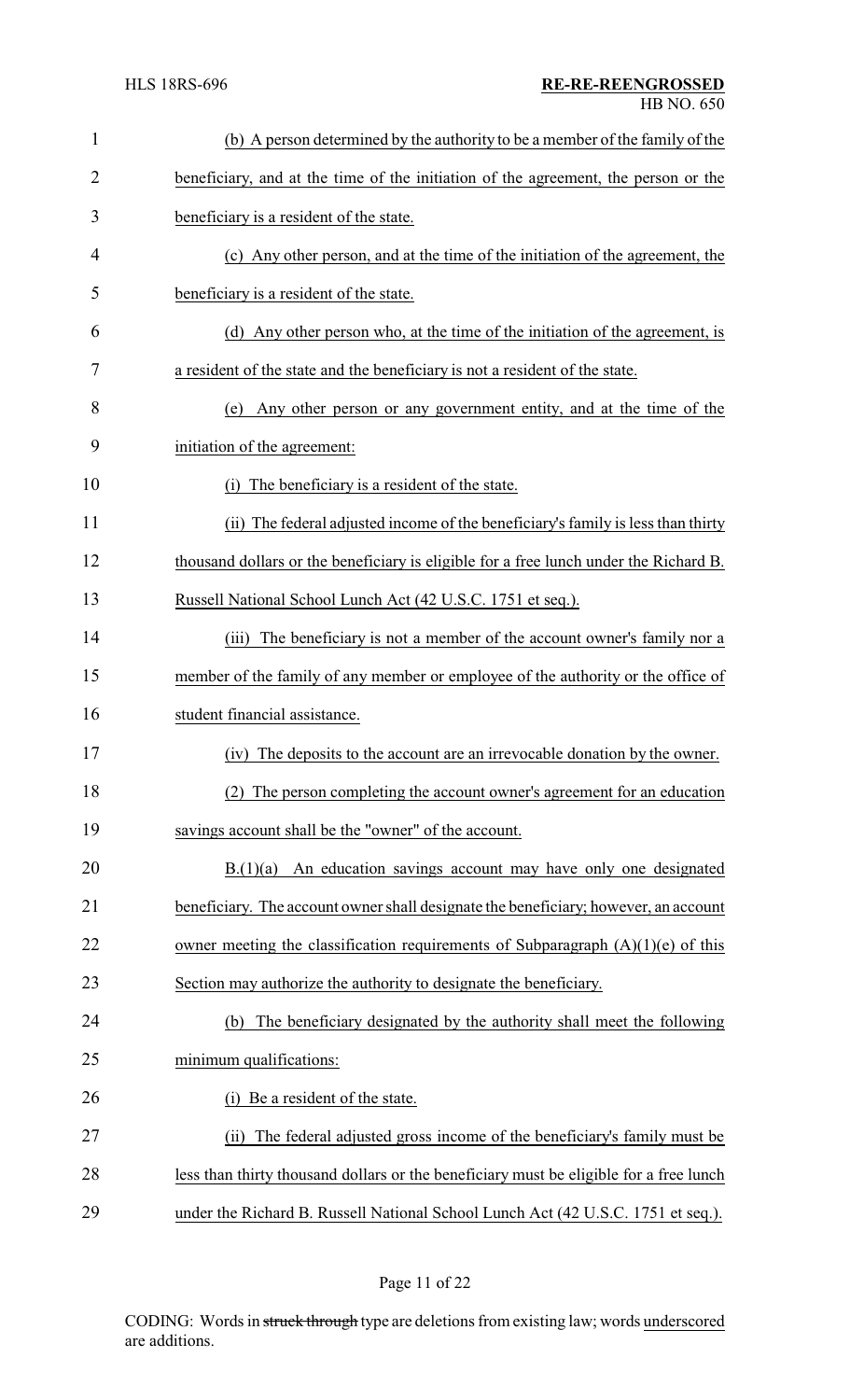| $\mathbf{1}$   | Not be a member of the account owner's family nor a member of the<br>(iii)             |
|----------------|----------------------------------------------------------------------------------------|
| $\overline{2}$ | family of any member or employee of the authority and the office of student            |
| 3              | financial assistance.                                                                  |
| 4              | Persons who are eligible to establish an education savings account for                 |
| 5              | more than one beneficiary shall establish a separate account for each beneficiary.     |
| 6              | The account shall be subject to all other terms, conditions, and fees applicable to an |
| 7              | education savings account.                                                             |
| 8              | C. The right of a beneficiary to the assets of an education savings account            |
| 9              | shall not be subject to and is expressly dispensed from collation, execution,          |
| 10             | garnishment, attachment, the operation of bankruptcy or the insolvency laws or other   |
| 11             | process of law. Monies paid into or out of the assets and the income of any validly    |
| 12             | existing qualified tuition program authorized by Section 529 of the Internal Revenue   |
| 13             | Code of 1986 as amended, including but not limited to an education savings account     |
| 14             | as defined in R.S. 17:3100.2, shall not be liable to attachment, levy, garnishment, or |
| 15             | legal process in the state in favor of any creditor of or claimant against any program |
| 16             | participant, owner, contributor, or program.                                           |
| 17             | §3100.7. Termination of depositor's agreements; refund; conversion of the account      |
| 18             | to money; transfers                                                                    |
| 19             | A.(1) Unless otherwise provided for in the agreement, an education savings             |
| 20             | account owner's agreement may be terminated by the person entering into the            |
| 21             | agreement, the beneficiary, or by any person or combination of persons designated      |
| 22             | in the agreement as provided in this Section.                                          |
| 23             | An education savings account owner's agreement may be terminated                       |
| 24             | under any of the following circumstances:                                              |
| 25             | (a) Upon the death of the beneficiary.                                                 |
| 26             | (b) Upon notification to the authority in writing that the beneficiary has             |
| 27             | decided not to attend an elementary or secondary school that charges tuition and       |
| 28             | requests that the education savings account be terminated.                             |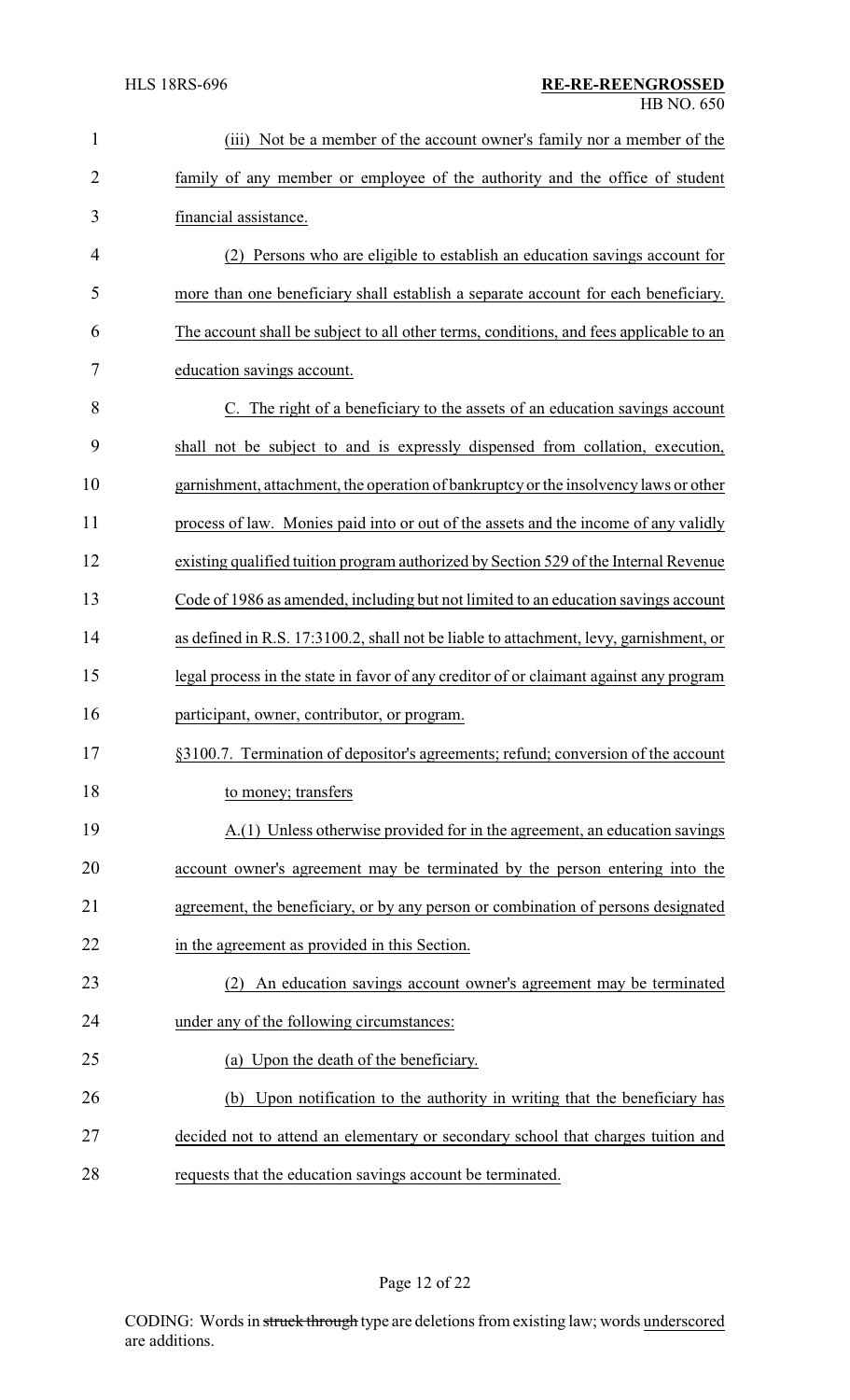| $\mathbf{1}$   | (c) Upon completion of the requirements for a diploma or other affirmation              |
|----------------|-----------------------------------------------------------------------------------------|
| $\overline{2}$ | of program completion at an elementary or secondary school.                             |
| 3              | (d) Upon the occurrence of other circumstances determined by the authority              |
| 4              | to be grounds for termination.                                                          |
| 5              | B.(1) The authority shall determine the method and schedule for payment of              |
| 6              | refunds upon termination of an education savings account.                               |
| 7              | (2) The amount of the refund to which the person designated in the account              |
| 8              | owner's agreement is entitled shall be equal to the following:                          |
| 9              | (a) The actual amount of the deposits or the current value of the deposits,             |
| 10             | whichever is less, if the account has been open for less than twelve months.            |
| 11             | (b) The redemption value of the education savings account invested in fixed             |
| 12             | earnings at the time of the refund and interest earned thereon, previously credited but |
| 13             | not expended from the account, if the account has been open for twelve or more          |
| 14             | months.                                                                                 |
| 15             | (c) The value of the education savings account invested in variable earnings            |
| 16             | at the time of the refund and interest earned thereon previously credited but not       |
| 17             | expended from the account, if the account has been open for twelve or more months       |
| 18             | (3) Monies in accounts opened by juridical persons or classified under R.S.             |
| 19             | $17:3100.6(A)(1)(e)$ may not be refunded; however, the account owner or the             |
| 20             | authority, if the account owner has authorized the authority to designate the           |
| 21             | beneficiary, may designate a new beneficiary:                                           |
| 22             | (a) Upon the death of the beneficiary.                                                  |
| 23             | (b) If the beneficiary has decided not to attend an elementary or secondary             |
| 24             | school that charges tuition.                                                            |
| 25             | (c) Upon the beneficiary's completion of the requirements for a diploma or              |
| 26             | other affirmation of program completion at an elementary or secondary school.           |
| 27             | C. If the beneficiary is the recipient of a scholarship, waiver of tuition, or          |
| 28             | similar subvention that the authority determines cannot be converted into money by      |
| 29             | the beneficiary, the authority shall, during each academic term that the beneficiary    |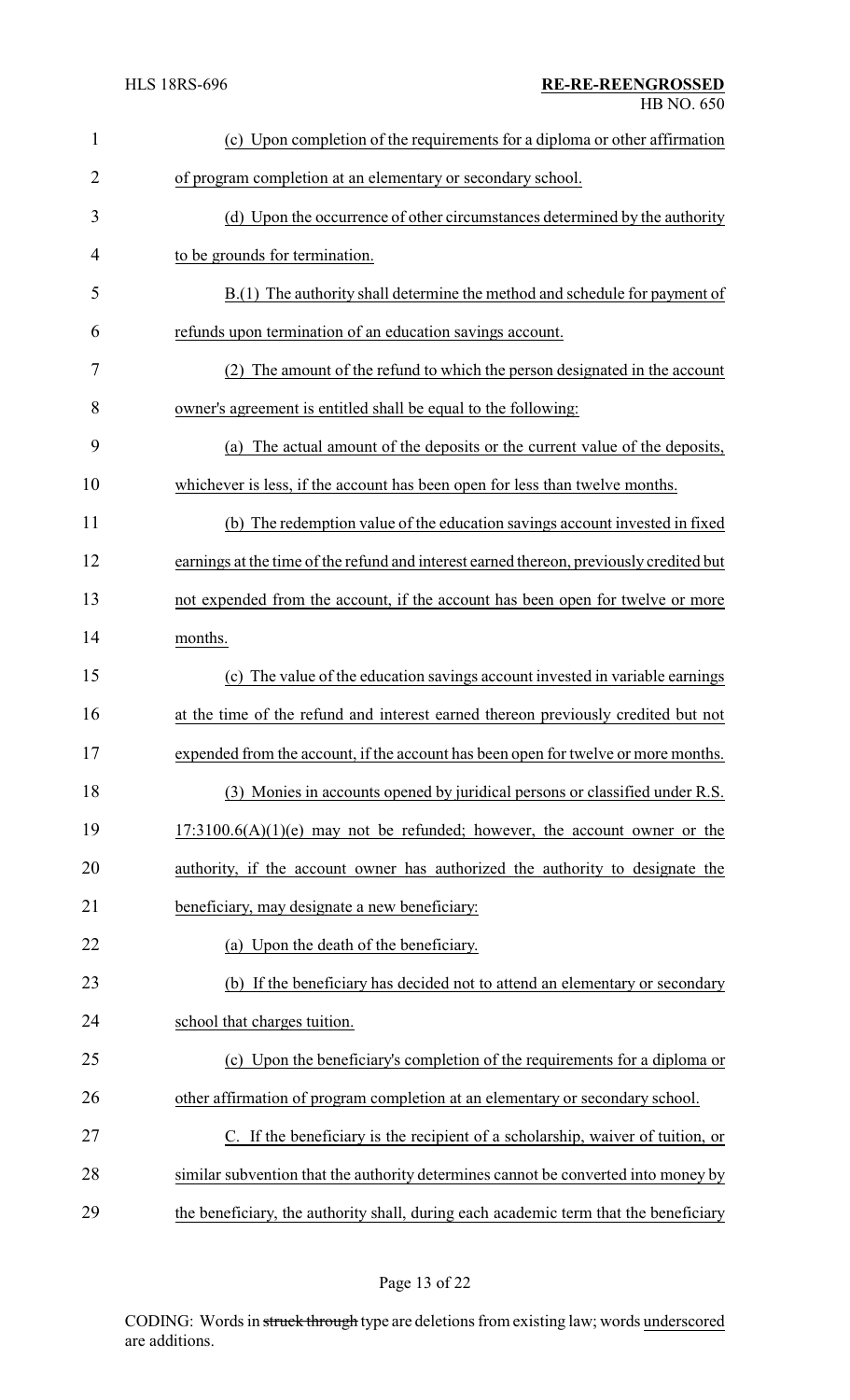furnishes the authority such information about the scholarship, waiver, or similar subvention as the authority requires, refund to the person designated in the owner's agreement an amount from the owner's education savings account equal to the value of the scholarship, waiver, or similar subvention awarded to the beneficiary. The authority may, at its sole option, designate the school at which the beneficiary is enrolled as the agent of the authority for purposes of refunds pursuant to this Subsection. D. If, in any academic term for which withdrawals from the education savings account have been used to pay all or part of a beneficiary's qualified education expenses, the beneficiary withdraws from the school at which the

11 beneficiary is enrolled prior to the end of the academic term, a pro rata share of any refund of the qualified education expenses resulting from the beneficiary's withdrawal from the school, equal to that portion of the qualified education expenses 14 paid by disbursements from the education savings account, shall be made to the authority, unless the authority designates a different procedure. The authority shall credit any refund to the appropriate education savings account.

 E. An account owner may not transfer or roll over any amount from an education savings account created pursuant to Chapter 22-A of this Title to an education savings account created pursuant to this Chapter.

§3100.8. Louisiana Education and Tuition Savings Fund; use

21 A. The assets of the authority reserved for payment of the obligations of the authority pursuant to its agreements with account owners shall be placed in the Louisiana Education Tuition and Savings Fund created pursuant to R.S. 17:3129.4(C). Funds received bythe authorityfrom persons making deposits in their education savings accounts, all interest and investment income earned by the fund, and all other receipts of the authority from any other source which the authority determines appropriate shall be deposited in the fund. Any claim for redemption or withdrawal pursuant to an education savings account owner's agreement shall be solely against the assets of the fund. No account owner or beneficiary of an

Page 14 of 22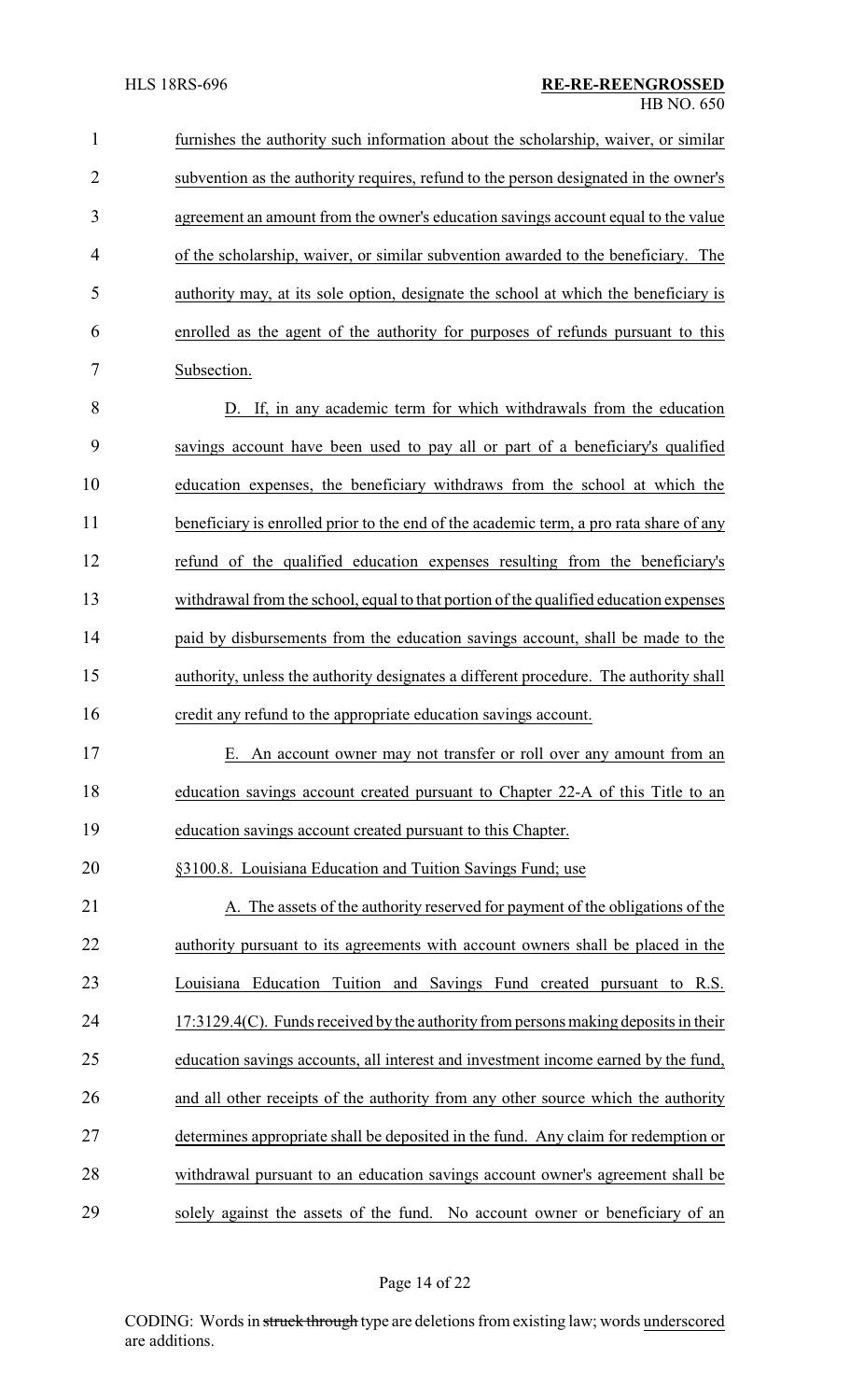| 1              | education savings account shall have any claim against the state general fund or        |
|----------------|-----------------------------------------------------------------------------------------|
| $\overline{2}$ | other funds or revenue sources of the state, or against the funds of any elementary     |
| 3              | or secondary school.                                                                    |
| 4              | B. Unless otherwise provided by the authority, the assets of the START K12              |
| 5              | Program in the Tuition and Savings Fund shall be expended in the following order:       |
| 6              | (1) To make payments to beneficiaries or elementary or secondary schools                |
| 7              | on behalf of beneficiaries.                                                             |
| 8              | (2) To make refunds.                                                                    |
| 9              | C. Notwithstanding the provisions of any other law, if at any time the                  |
| 10             | amount in the Tuition and Savings Fund is insufficient to meet the payment demands      |
| 11             | made upon the fund which represent obligations listed in Subsection B of this           |
| 12             | Section, then the funds necessary to meet these payment obligations in full shall be    |
| 13             | appropriated.                                                                           |
| 14             | D. All disbursements from the program shall be made by the treasurer on                 |
| 15             | order of the authority.                                                                 |
| 16             | The treasurer shall cause the investment of the assets of the program in<br>Е.          |
| 17             | the fund and, notwithstanding R.S. 17:3129.4(C), may cause investment in any            |
| 18             | investments in which public retirement boards are authorized by law to invest,          |
| 19             | provided that up to one hundred percent of deposits to an education savings account     |
| 20             | may be invested in equity securities when an account owner has selected an equity       |
| 21             | investment option and that such investments in equity securities shall not be included  |
| 22             | in any limitation on investment in equity securities. The instruments of title of all   |
| 23             | investments shall be delivered to the state treasurer or to a qualified trustee         |
| 24             | designated by him. Assets of the program in the fund shall be administered by the       |
| 25             | treasurer so that the assets will achieve the highest possible investment return to     |
| 26             | education savings accounts consistent with the security of principal, and be sufficient |
| 27             | to satisfy the obligations of the authority.                                            |
| 28             | F. The authority shall maintain an individual account for each account                  |
| 29             | owner's agreement showing the beneficiary of that agreement and the accumulated         |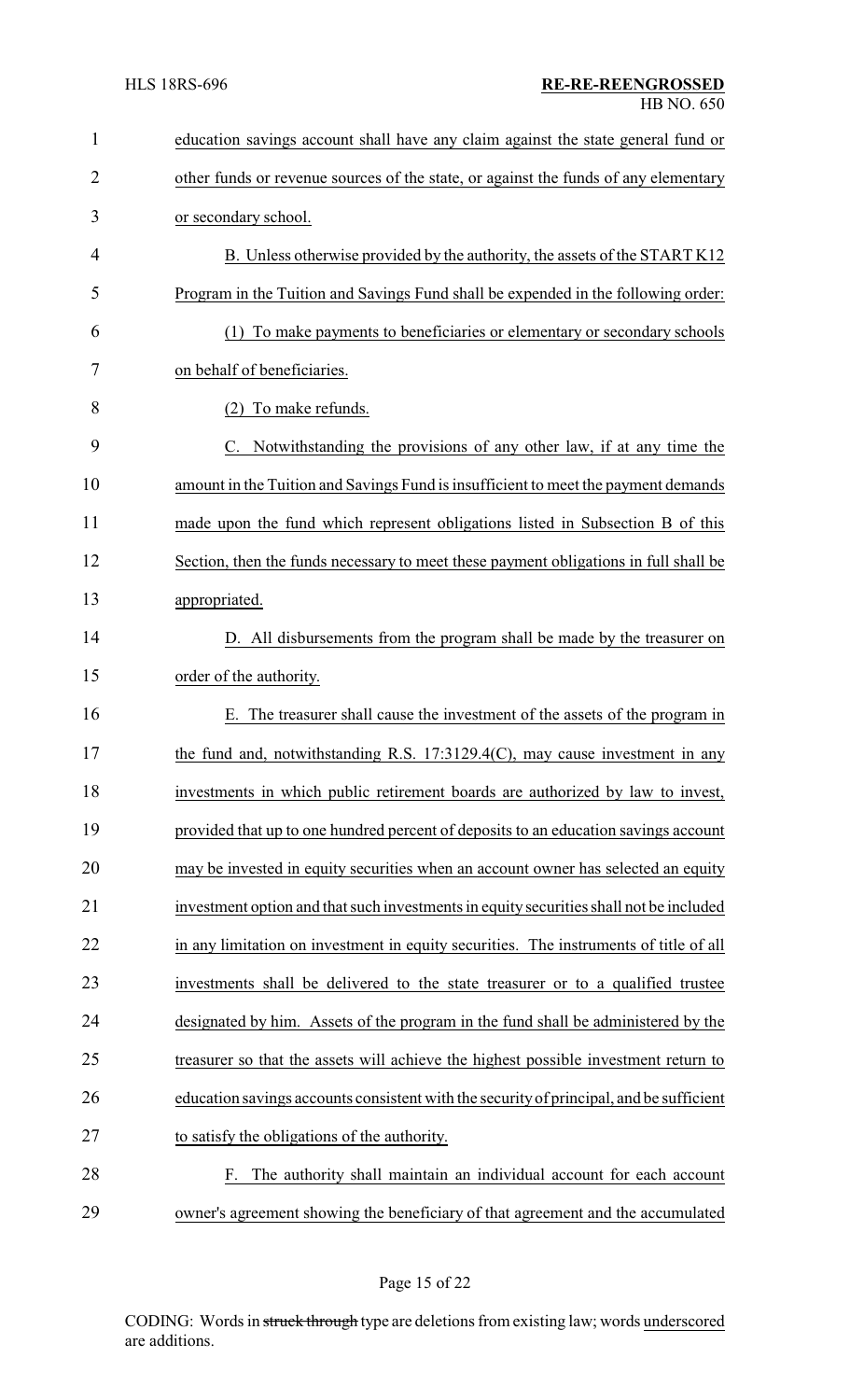| $\mathbf{1}$   | value of the principal deposited and interest earned on deposits pursuant to that     |
|----------------|---------------------------------------------------------------------------------------|
| $\overline{2}$ | agreement. Upon request of any beneficiary or person who has entered into an          |
| 3              | account owner's agreement, the authority shall provide a statement indicating, in the |
| 4              | case of a beneficiary or in the case of a person who has entered into an account      |
| 5              | owner's agreement, the accumulated value of the principal deposited, interest earned  |
| 6              | on deposits, and the amounts used or refunded, pursuant to the agreement. A           |
| 7              | beneficiary and an account owner may request a statement under this Subsection at     |
| 8              | anytime, subject to any fee that the authority may impose for requests in excess of   |
| 9              | one per year.                                                                         |
| 10             | G. In January of each year, the authority shall report to each person who             |
| 11             | received any payment or refund from the authority during the preceding year           |
| 12             | information relative to the value of such payment or refund.                          |
| 13             | H. All records of the authority indicating the identity of owners and                 |
| 14             | beneficiaries of education savings accounts and the amounts used or refunded under    |
| 15             | an account owner's agreement are not public records.                                  |
| 16             | §3100.9. Annual financial report; audits                                              |
| 17             | The authority shall be audited in accordance with the provisions of R.S.              |
| 18             | 24:513. The audit shall be conducted in conjunction with the audit conducted          |
| 19             | pursuant to R.S. 17:3099.1. A copy of the audit report shall be provided to the       |
| 20             | governor and the legislature pursuant to R.S. 24:772. Copies of the audited financial |
| 21             | report also shall be made available, upon request, to persons entering into contracts |
| 22             | with the authority and to prospective account owners in education savings accounts.   |
| 23             | §3100.10. Effectiveness                                                               |
| 24             | The authority shall undertake operation of the program created by this                |
| 25             | Chapter upon receipt of an appropriation or an award or donation from any other       |
| 26             | source sufficient to fund the authority's initial start-up and operational expenses.  |
| 27             | Funds appropriated, awarded, or donated to the authority for this purpose shall be    |
| 28             | carried forward from year to year and may be expended by the authority as             |
| 29             | appropriated. Appropriations to the authority from the Tuition and Savings Fund       |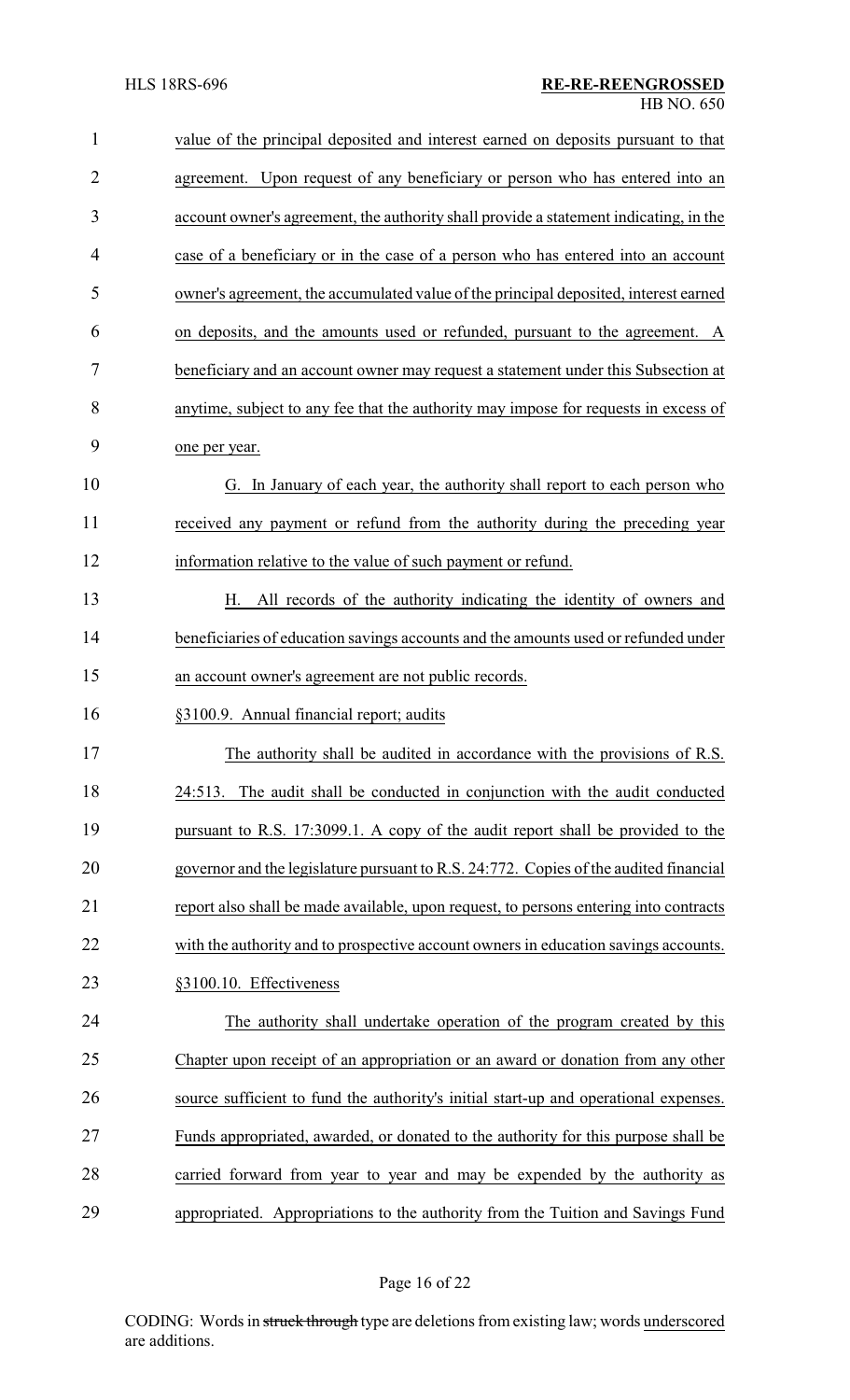| $\mathbf{1}$   | which remain at the end of each fiscal year shall not be returned to the general fund  |
|----------------|----------------------------------------------------------------------------------------|
| $\overline{2}$ | but shall be deposited in the Tuition and Savings Fund.                                |
| 3              | *<br>$\ast$<br>*                                                                       |
| $\overline{4}$ | §3129.4. Louisiana Education Tuition and Savings Plan and Fund                         |
| 5              | *<br>$\ast$<br>$\ast$                                                                  |
| 6              | $C(1)$ There shall be established in the state treasury as a special permanent         |
| 7              | fund the Louisiana Education Tuition and Savings Fund, hereinafter referred to as      |
| 8              | the "Tuition and Savings Fund". The fund shall be comprised of separate accounts       |
| 9              | one account for both the Louisiana Student Tuition Assistance and Revenue Trust        |
| 10             | Program established in Chapter 22-A of this Title and the Louisiana Student Tuition    |
| 11             | Assistance and Revenue Trust Kindergarten Through Grade Twelve Program                 |
| 12             | established in Chapter 22-B of this Title and a separate account for the educational   |
| 13             | savings program authorized by this Section. A "Savings Enhancement Fund" shall         |
| 14             | be established as a special permanent sub-account within the Louisiana Student         |
| 15             | Tuition Assistance and Revenue Trust Program and Louisiana Student Tuition             |
| 16             | Assistance and Revenue Trust Kindergarten Through Grade Twelve Program                 |
| 17             | Account. As budgeted by the Louisiana Tuition Trust Authority, the legislature shall   |
| 18             | annually appropriate state general funds to be deposited by the state treasurer in the |
| 19             | Savings Enhancement Fund. Monies in the Savings Enhancement Fund shall be              |
| 20             | used, as appropriated, to make earnings enhancements to the beneficiaries of eligible  |
| 21             | education savings accounts established under the Louisiana Student Tuition             |
| 22             | Assistance and Revenue Trust Program by Chapter 22-A of this Title. All revenues       |
| 23             | and interest earnings generated pursuant to programs of the Louisiana Education        |
| 24             | Tuition and Savings Plan, and the Louisiana Student Tuition Assistance and Revenue     |
| 25             | Trust Program, and the Louisiana Student Tuition Assistance and Revenue Trust          |
| 26             | Kindergarten Through Grade Twelve Program shall be credited to their respective        |
| 27             | fund accounts or sub-accounts. The monies in this fund shall be used solely to         |
| 28             | finance the permitted educational benefits provided by the respective programs. All    |
| 29             | unexpended and unencumbered monies in fund accounts and their respective sub-          |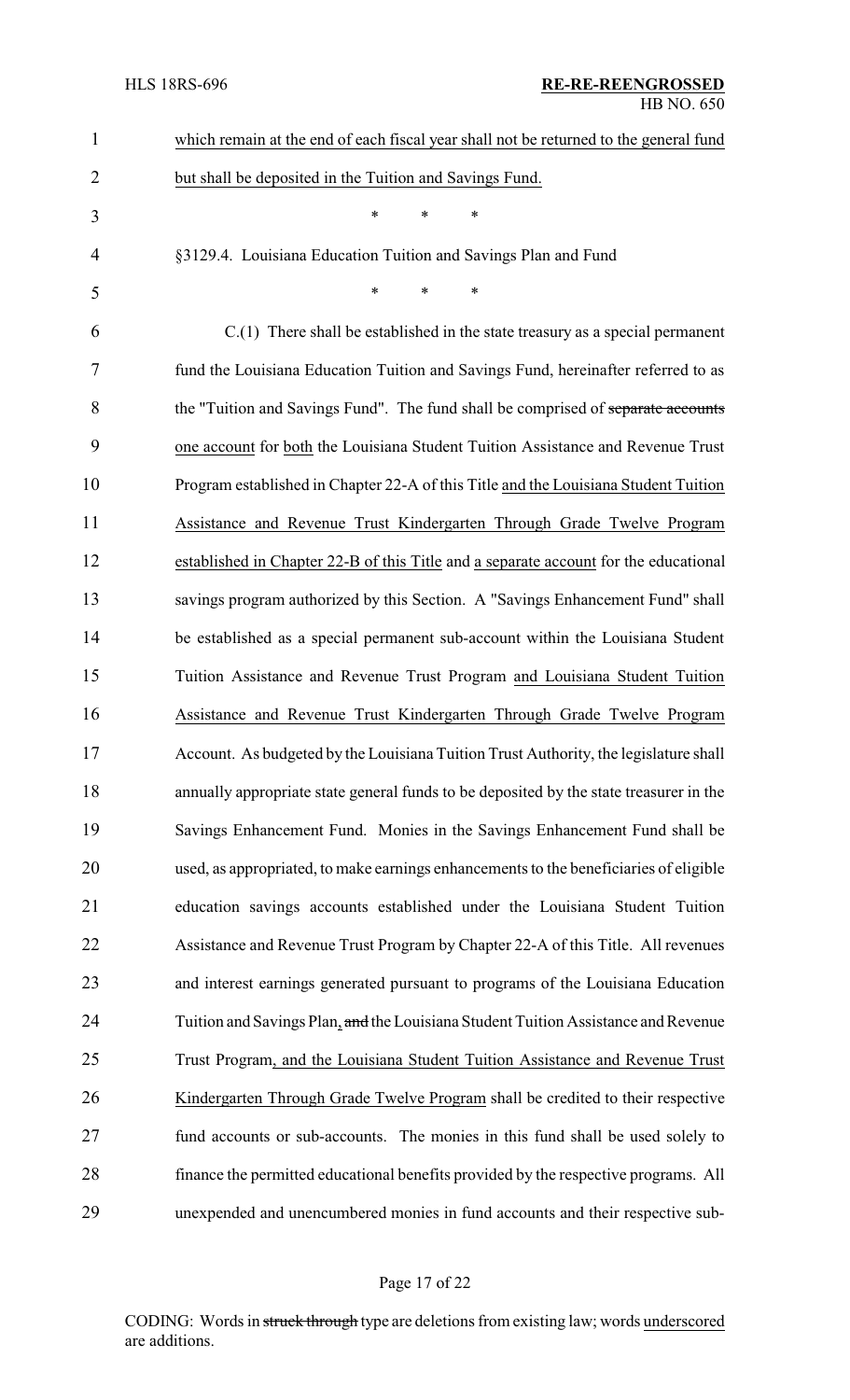| $\mathbf{1}$   | accounts at the end of a fiscal year shall remain in such fund accounts or sub-        |
|----------------|----------------------------------------------------------------------------------------|
| $\overline{2}$ | accounts and be available for appropriation in the next fiscal year. The monies in the |
| 3              | fund shall be invested by the state treasurer in accordance with state law and as      |
| $\overline{4}$ | provided for by program rules, regulations, and guidelines, and interest earned on the |
| 5              | investment of these monies shall be credited to the respective fund accounts or sub-   |
| 6              | accounts, following compliance with the requirement of Article VII, Section 9(B) of    |
| 7              | the constitution Constitution of Louisiana relative to the Bond Security and           |
| 8              | Redemption Fund. However, principal deposited by account owners and interest           |
| 9              | earned thereon is not public money and therefore is not subject to the requirements    |
| 10             | of Article VII, Section 9(B) of the constitution Constitution of Louisiana.            |
| 11             | The legislature shall make yearly appropriations from the respective<br>(2)            |
| 12             | account and sub-account, if applicable, to the Board of Regents for the purposes       |
| 13             | established in this Section and to the Louisiana Tuition Trust Authority for the       |
| 14             | purposes established in Chapter 22-A and Chapter 22-B of this Title.                   |
| 15             | $\ast$<br>$\ast$<br>*                                                                  |
| 16             | Section 3. R.S. 42:456.2 is hereby enacted to read as follows:                         |
| 17             | §456.2. Permitted withholding; Louisiana Student Tuition Assistance and Revenue        |
| 18             | Trust Kindergarten Through Grade Twelve Program                                        |
| 19             | Notwithstanding any law, rule, or regulation to the contrary, any<br>А.                |
| 20             | employee of the state or of a political subdivision in the state may authorize his     |
| 21             | employing department, office, or agency to withhold from his salary a specific         |
| 22             | amount for such pay periods as may be designated, for deposit into an education        |
| 23             | savings account as provided for by R.S. 17:3100.1 et seq., relative to the Louisiana   |
| 24             | Student Tuition Assistance and Revenue Trust Kindergarten Through Grade Twelve         |
| 25             | Program, referred to in this Section as the "START K12 Program".                       |
| 26             | Distribution of funds to a START K12 Program education savings<br>B.                   |
| 27             | account shall be made based upon the payroll deduction collection record of the        |
| 28             | department, office, or agency.                                                         |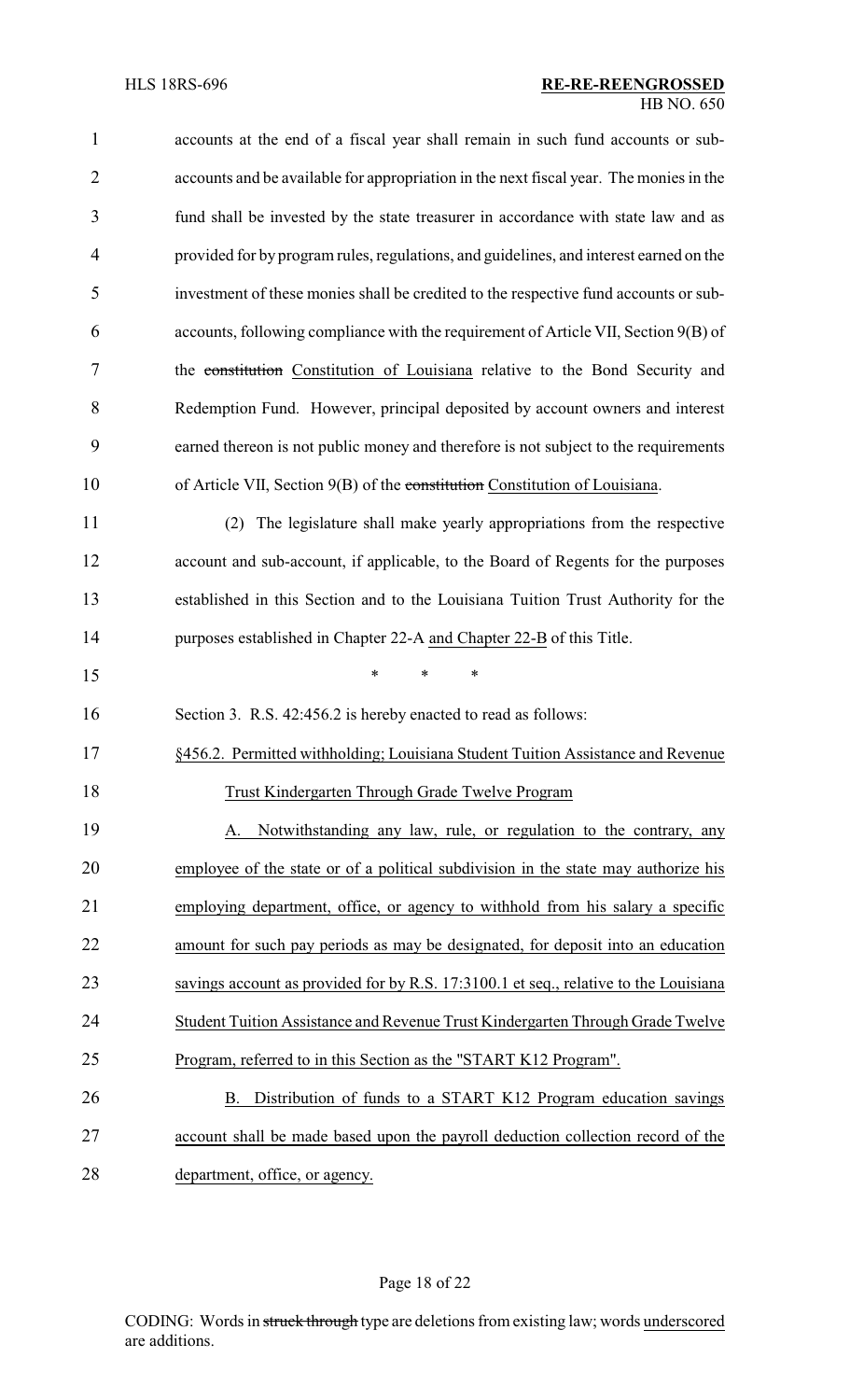| $\mathbf{1}$   | C. No withholding may be made from the earnings of any employee for the                  |
|----------------|------------------------------------------------------------------------------------------|
| $\overline{2}$ | purposes permitted by this Section unless the withholding is specifically and            |
| 3              | voluntarily authorized by the employee in writing. Any amount withheld in                |
| 4              | accordance with the provisions of this Section shall be remitted to the START K12        |
| 5              | Program on a regularly scheduled basis as prescribed by rules adopted in accordance      |
| 6              | with the Administrative Procedure Act by the Louisiana Tuition Trust Authority.          |
| 7              | Section 4. R.S. $44:4.1(B)(9)$ is hereby amended and reenacted to read as follows:       |
| 8              | §4.1. Exceptions                                                                         |
| 9              | *<br>$\ast$<br>$\ast$                                                                    |
| 10             | B. The legislature further recognizes that there exist exceptions, exemptions,           |
| 11             | and limitations to the laws pertaining to public records throughout the revised          |
| 12             | statutes and codes of this state. Therefore, the following exceptions, exemptions, and   |
| 13             | limitations are hereby continued in effect by incorporation into this Chapter by         |
| 14             | citation:                                                                                |
| 15             | $\ast$<br>$\ast$<br>∗                                                                    |
| 16             | (9) R.S. 17:7.2, 46, 47, 81.9, <del>334,</del> 391.4, 500.2, 1175, 1202, 1237, 1252,     |
| 17             | 1952, 1989.7, 2047, 2048.31, 3099, 3100.8, 3136, 3390, 3773, 3884                        |
| 18             | $\ast$<br>$\ast$<br>$\ast$                                                               |
| 19             | Section 5. R.S. $47:1508(B)(17)$ is hereby amended and reenacted to read as follows:     |
| 20             | §1508. Confidentiality of tax records                                                    |
| 21             | $\ast$<br>$\ast$<br>$\ast$                                                               |
| 22             | B. Nothing herein contained shall be construed to prevent:                               |
| 23             | $\ast$<br>$\ast$<br>∗                                                                    |
| 24             | (17) The furnishing of a taxpayer's reported federal adjusted gross income               |
| 25             | as requested by the office of student financial assistance when based on certification   |
| 26             | by the office that the confidentiality of such information will be respected and that    |
| 27             | it holds an agreement signed by the taxpayer authorizing the release of this             |
| 28             | information for the purpose of considering the eligibility of the taxpayer's beneficiary |
| 29             | for a tuition assistance grant under the Louisiana Student Tuition Assistance and        |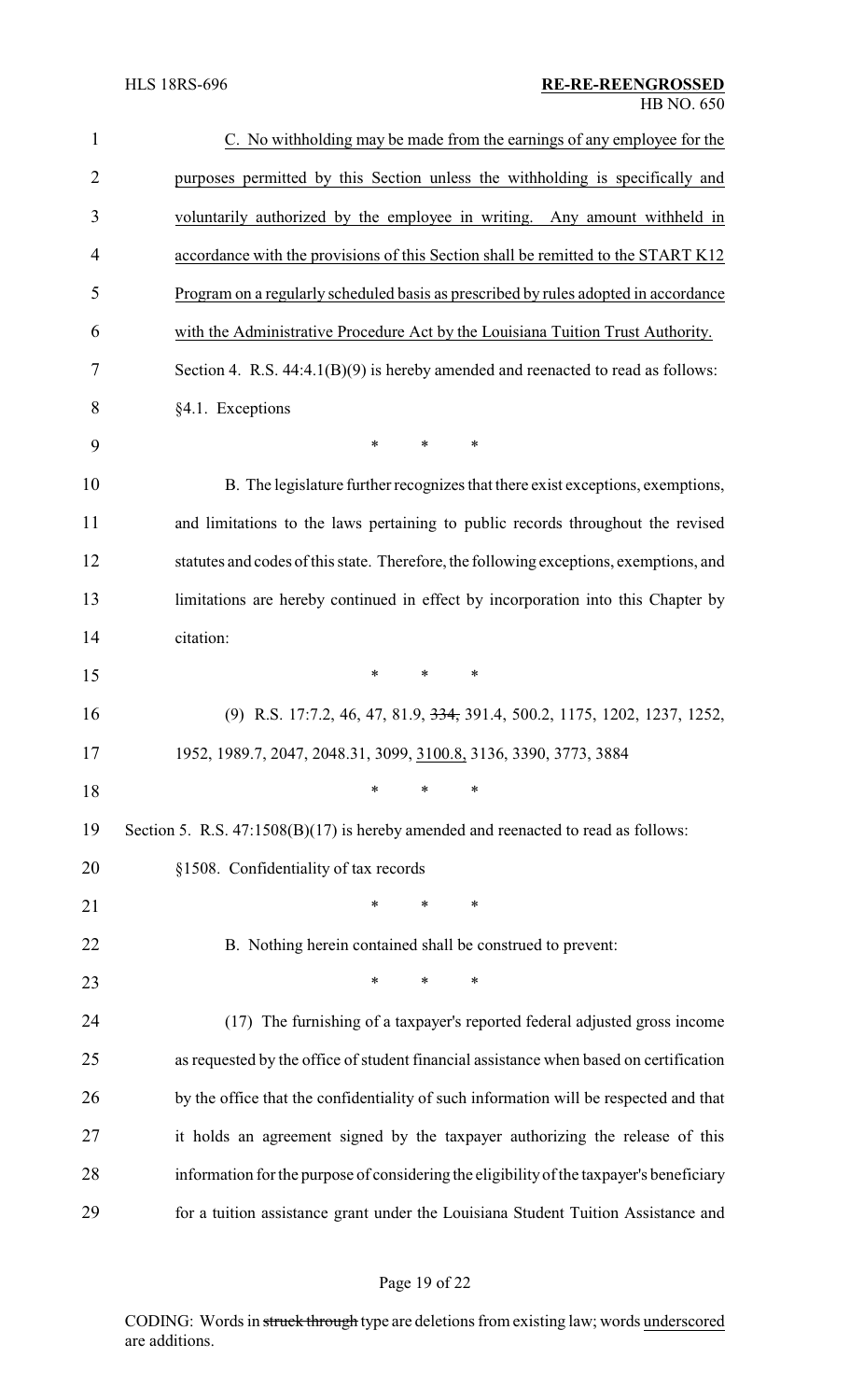| $\mathbf{1}$   | Revenue Trust Program as provided for by Chapter 22-A of Title 17 of the Louisiana            |
|----------------|-----------------------------------------------------------------------------------------------|
| $\overline{2}$ | Revised Statutes of 1950, for the purpose of considering the eligibility of the               |
| 3              | taxpayer's beneficiary for participation in the Louisiana Student Tuition Assistance          |
| $\overline{4}$ | and Revenue Trust Kindergarten Through Grade Twelve Program as provided for by                |
| 5              | Chapter 22-B of Title 17 of the Louisiana Revised Statutes of 1950, or for the                |
| 6              | purpose of considering the eligibility of the taxpayer's dependent child for an award         |
| 7              | under the Louisiana Taylor Opportunity Program for Students as provided for by                |
| 8              | Chapter 20-G 50 of Title 17 of the Louisiana Revised Statutes of 1950.                        |
| 9              | $\ast$<br>*<br>*                                                                              |
| 10             | Section 6. Funds that were deposited prior to January 1, 2018, to an education                |
| 11             | savings account that was established in accordance with Chapter 22-A of Title 17 of the       |
| 12             | Louisiana Revised Statutes of 1950 may be disbursed in 2018 to pay tuition as defined in this |
| 13             | Act at an elementary or secondary school as defined in this Act. Any such disbursement        |
| 14             | shall not include earnings enhancements or interest thereon that may have accrued to the      |
| 15             | The total amount of disbursements from all such accounts with respect to a<br>account.        |
| 16             | beneficiary shall not exceed ten thousand dollars.                                            |
| 17             | Section 7. This Act shall become effective upon signature by the governor or, if not          |
| 18             | signed by the governor, upon expiration of the time for bills to become law without signature |
| 19             | by the governor, as provided by Article III, Section 18 of the Constitution of Louisiana. If  |
| 20             | vetoed by the governor and subsequently approved by the legislature, this Act shall become    |
| 21             | effective on the day following such approval.                                                 |
|                |                                                                                               |

## DIGEST

The digest printed below was prepared by House Legislative Services. It constitutes no part of the legislative instrument. The keyword, one-liner, abstract, and digest do not constitute part of the law or proof or indicia of legislative intent. [R.S. 1:13(B) and 24:177(E)]

HB 650 Re-Re-Reengrossed 2018 Regular Session Foil

**Abstract:** Creates the START K12 Program for education savings accounts for tuition expenses at elementary and secondary schools.

# **START and START K12 Programs, generally**

Present law creates the La. Student Tuition Assistance and Revenue Trust (START) Program, an education savings program for certain expenses associated with enrolling in an

#### Page 20 of 22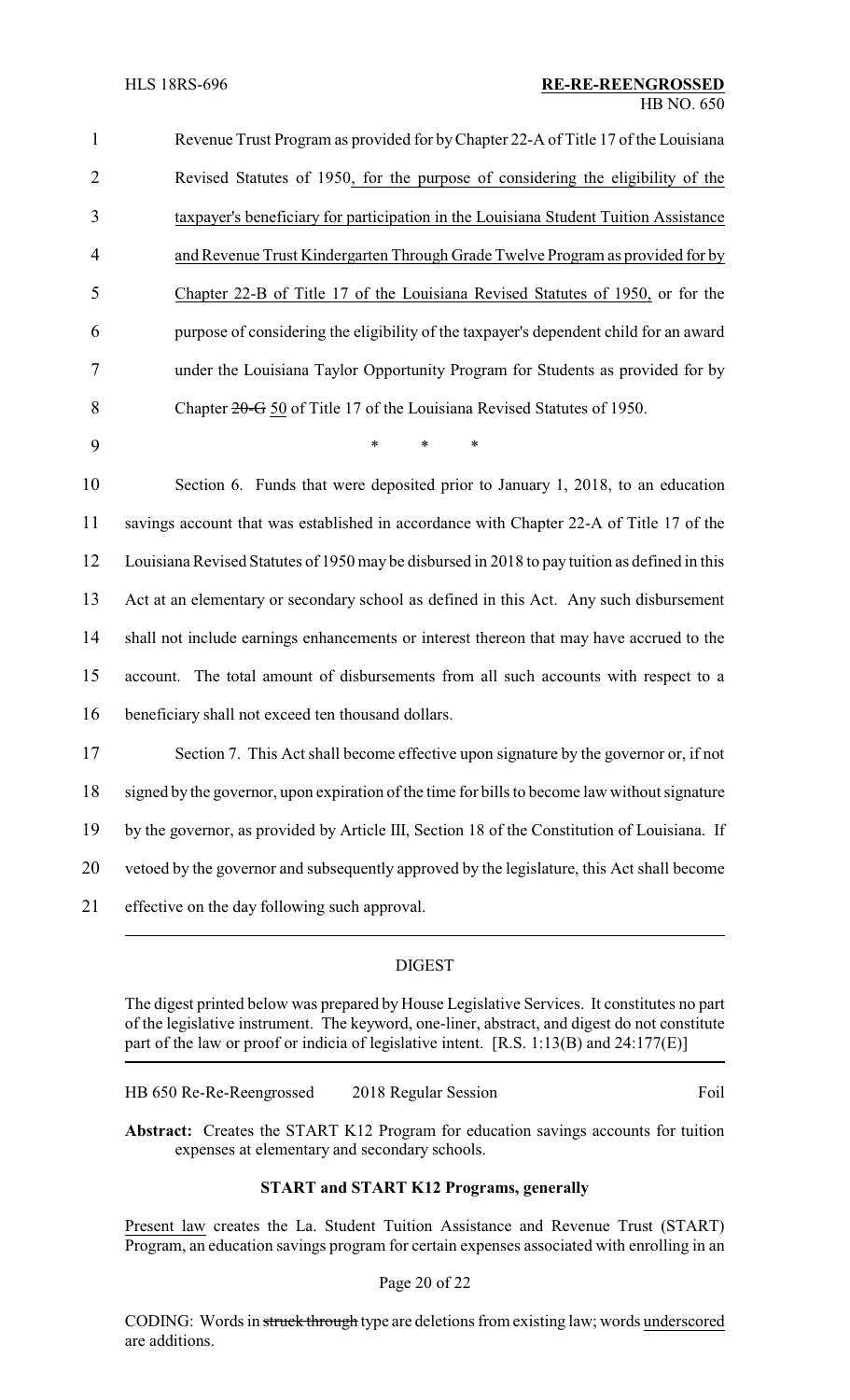institution of postsecondary education. Provides for earnings enhancements (a "state match") on deposits between 2% and 14% annually; such rate depends on the account category and the account owner's income. Also exempts a portion of annual deposits from an account owner's state tax table income (up to \$2,400 for single filers and \$4,800 for joint filers, per account). Provides for administration by the La. Tuition Trust Authority (LATTA). Proposed law retains present law.

Proposed law creates the La. Student Tuition Assistance and Revenue Trust Kindergarten Through Grade Twelve (START K12) Program, an education savings program similar to the START program except that it is for certain expenses associated with enrolling in grades kindergarten through 12. Defines such expenses as tuition in connection with enrollment or attendance at a public or approved nonpublic elementary or secondary school in La., limited to grades kindergarten through 12. Limits disbursements of such expenses to a maximum of \$10,000 per tax year, per beneficiary. Provides for administration by LATTA. Does not provide a state match or for exemption of a portion of annual deposits from an account owner's state tax table income. (Legislation regarding tax exemptions during a Regular Session during an even-numbered year is prohibited by present constitution.) Prohibits a transfer or rollover from a START account to a START K12 account.

### **Louisiana Education Tuition and Savings Plan and Fund**

Present law establishes in the state treasury as a special permanent fund the La. Education Tuition and Savings Fund, known as the "Tuition and Savings Fund". Provides for separate accounts for the START Program and for another education savings program authorized by present law. Provides that the legislature shall make yearly appropriations from the respective account to the LATTA for present law purposes.

Proposed law provides that the START Program account shall also be for the START K12 program and that appropriations to LATTA shall also be made for purposes of the START K12 program.

### **Abandoned property**

Present law provides that property is presumed abandoned if it is unclaimed by the apparent owner during the time set forth in present law for the particular property. Proposed law adds that unclaimed funds in a START K12 account during any five-year period subsequent to the beneficiary's 20th birthday shall be presumed abandoned.

# **Payroll withholdings**

Present law authorizes any employee of the state or a political subdivision in the state to authorize his employer to withhold from his salary amounts for deposit into a START account. Proposed law also grants such employees this authority relative to salary withholdings for deposits to START K12 accounts.

### **Public records**

Present law provides a public records exception for all LATTA records indicating the identity of owners and beneficiaries of START education savings accounts and the amounts used or refunded under an account owner's agreement. Proposed law provides an additional public records exception for all such records relative to START K12 accounts.

### **Dept. of Revenue records**

Present law provides that except as otherwise provided by present law, the records and files of the secretary of the Dept. of Revenue are confidential and privileged. Present law allows the department to furnish a taxpayer's reported federal adjusted gross income to the La. Office of Student Financial Assistance (LOSFA) for purposes of administering the START

### Page 21 of 22